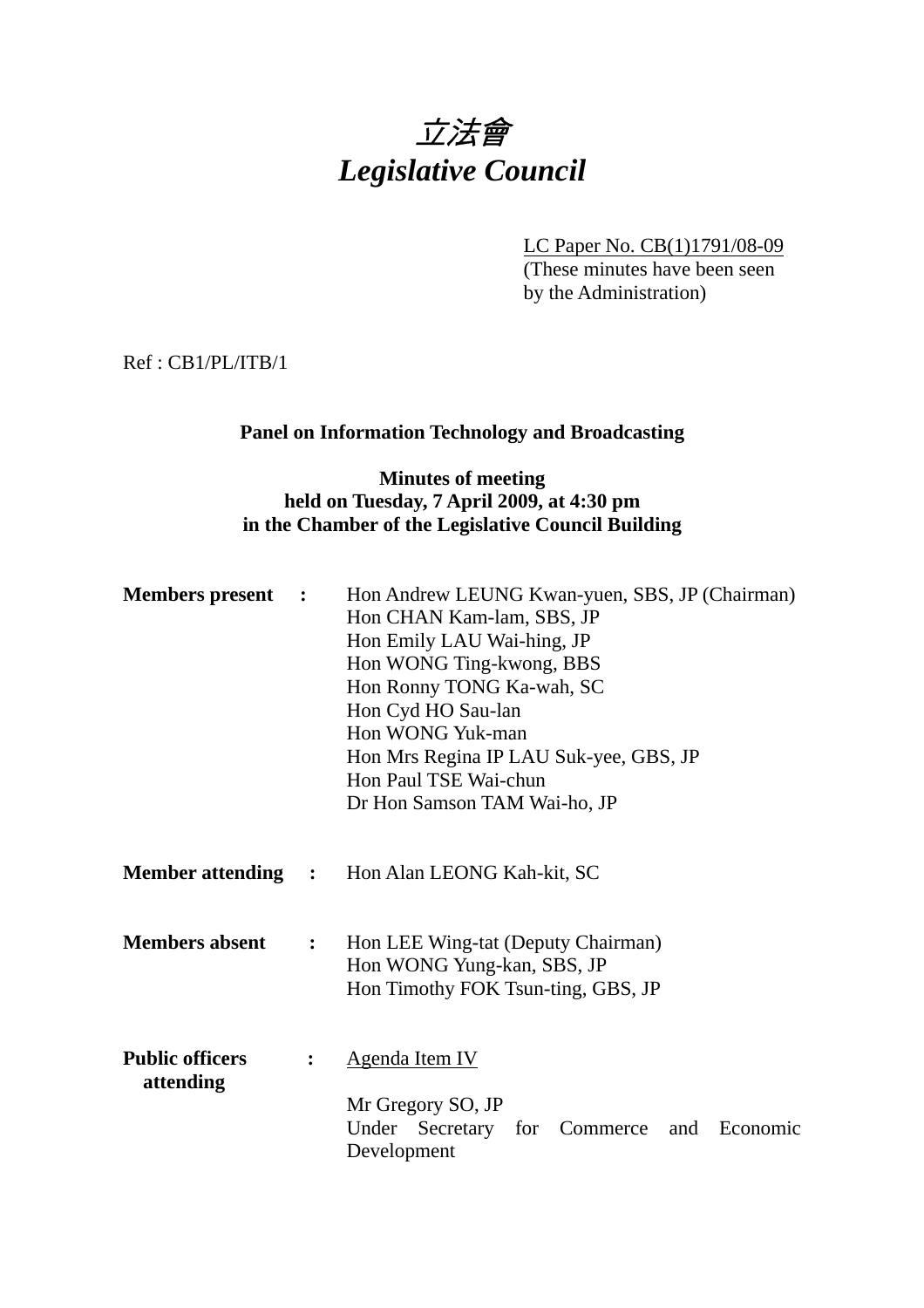Mr Duncan PESCOD, JP Permanent Secretary for Commerce and Economic Development (Communications and Technology)

Mr Alan SIU, JP Deputy Secretary for Commerce and Economic Development (Communications and Technology)

Mr Kevin CHOI Principal Assistant Secretary for Commerce and Economic Development (Communications and Technology)A

Ms Maisie CHENG, JP Commissioner for Television and Entertainment Licensing

Mr Wellington FUNG Secretary-General of the Film Development Council

Agenda Item V

Mr Gregory SO, JP Under Secretary for Commerce and Economic Development

Mr Duncan PESCOD, JP Permanent Secretary for Commerce and Economic Development (Communications and Technology)

Mr Stephen MAK, JP Acting Government Chief Information Officer

Mr Jason PUN Senior Manager (Digital Economy Facilitation) Office of the Government Chief Information Officer

 **invitation** 

**Attendance by :** Agenda Item IV

Hong Kong Chamber of Films Ltd

Mr John CHONG Representative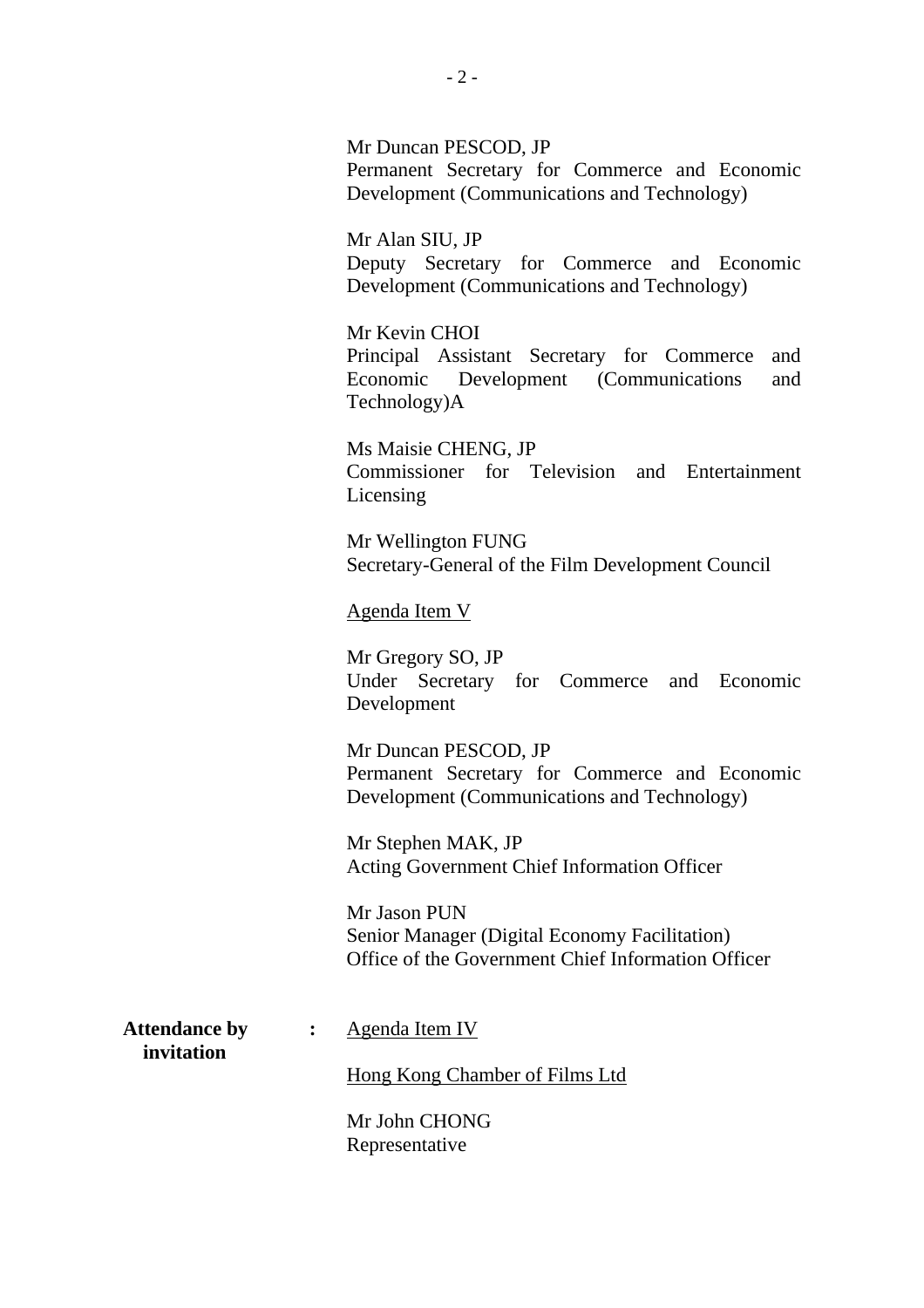Movie Producers & Distributors Association of Hong Kong Ltd

Mr Tony SHU Tat-ming Executive Secretary

The Lion Rock Institute

Ms Nicole ALPERT Research Associate

Bliss Concepts Ltd

Mr CHOY Chung-leung General Manager

Gold Harbour International Films Ltd

Ms Casey CHAN Independent Producer

Diva Productions Ltd

Ms Barbara WONG Film Director

Hong Kong Movie Production Executives Association

Mr Sunny CHENG Chairman

Hong Kong, Kowloon and New Territories Motion Picture Industry Association

Mr Peter LAM Vice Chairman

Mr Brian CHUNG Chief Executive

Association of Motion Picture Post Production Professionals (Hong Kong) Limited

Mr FUNG Tze-cheong **Director**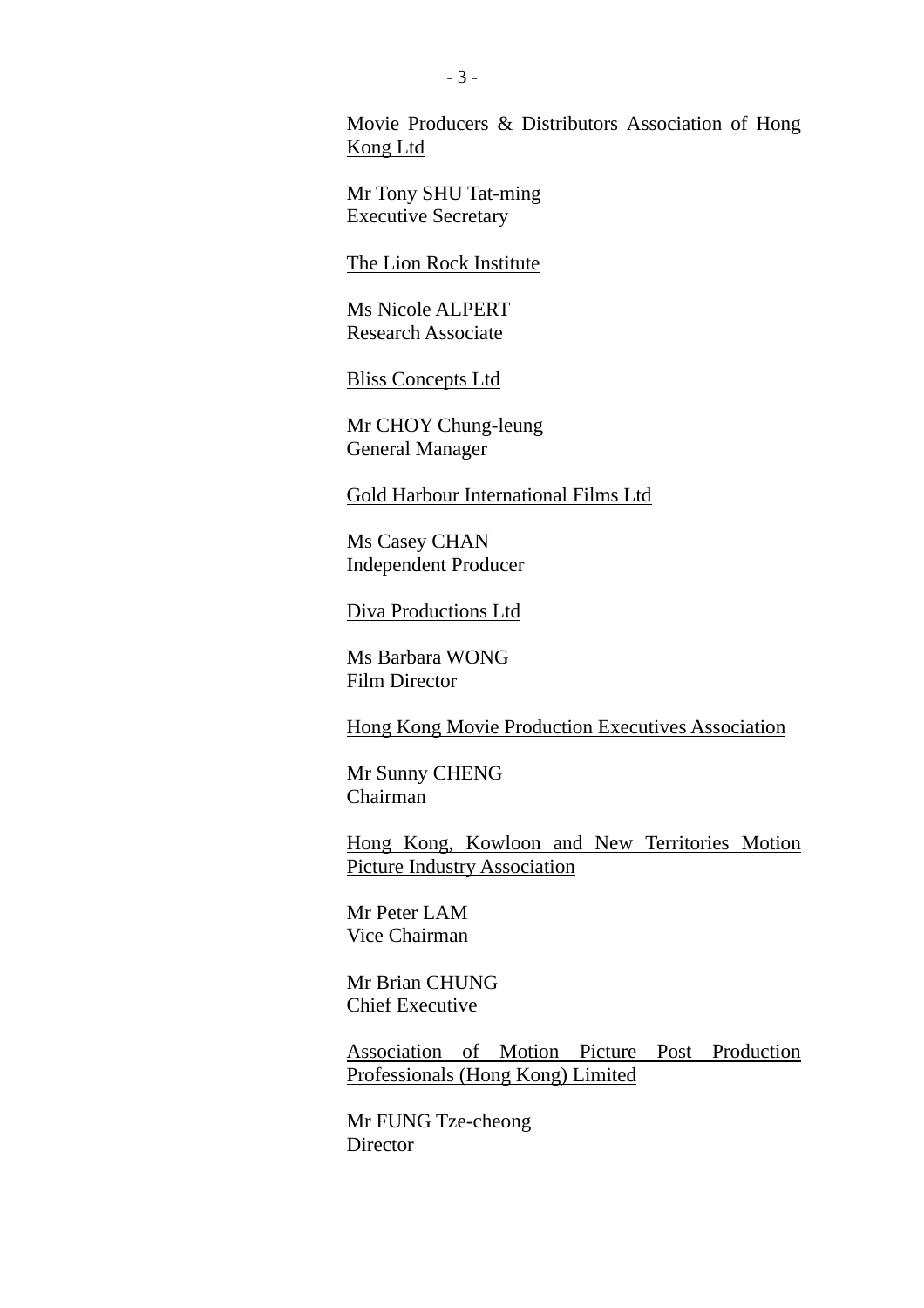#### Hong Kong Film Directors' Guild

Mr CHEUNG Tung-joe Honorary Permanent President

Samson Pictures

Mr Samson CHIU **Director** 

Federation of Hong Kong Filmmakers

Ms Licko CHAN Administration Manager

**Individual** 

Mr Gordon CHAN **Director** 

Agenda Item V

Hong Kong Internet Registration Corporation Limited

Mr John STRICKLAND Chairman

Mr Jonathan SHEA Chief Executive Officer

The Hong Kong Institution of Engineers

Ir Dr CHAN Fuk-cheung Vice President

Internet Professional Association

Mr Kenny CHIEN Vice Chairman - Policy Committee

Mr Gary CHAO Chief Executive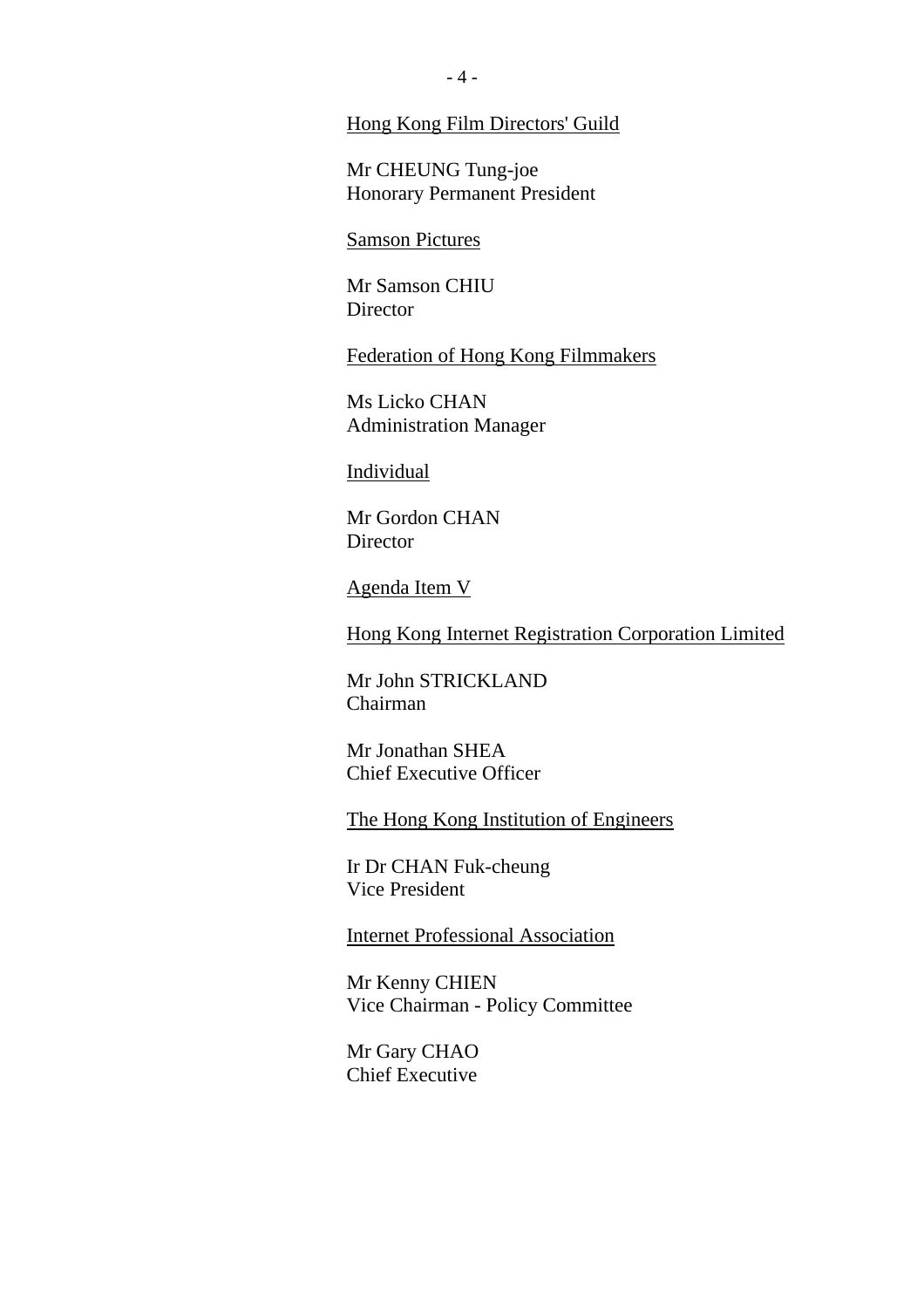#### Hong Kong Computer Society

Mr Allan George DYER Vice-President of the Information Security Specialist Interest Division

#### Civic Party

Mr Leo YAU Lut-pong Representative

Hong Kong Internet Forum

Mr Christopher TO Chairman

Mr Davis CHAU **Director** 

Hong Kong Linux Industry Association

Mr Alan KAN Chairman

Hong Kong & Mainland Software Industry Cooperation Association Limited

Mr Duncan CHIU Chairman

Mr Johnny IP C.E.O.

Hong Kong Productivity Council

Mr YUNG Kai-Tai General Manager (IT Industry Development)

Tiglion Consultancy Company Limited

Mr HUNG Yun-yuen Chief Technology Officer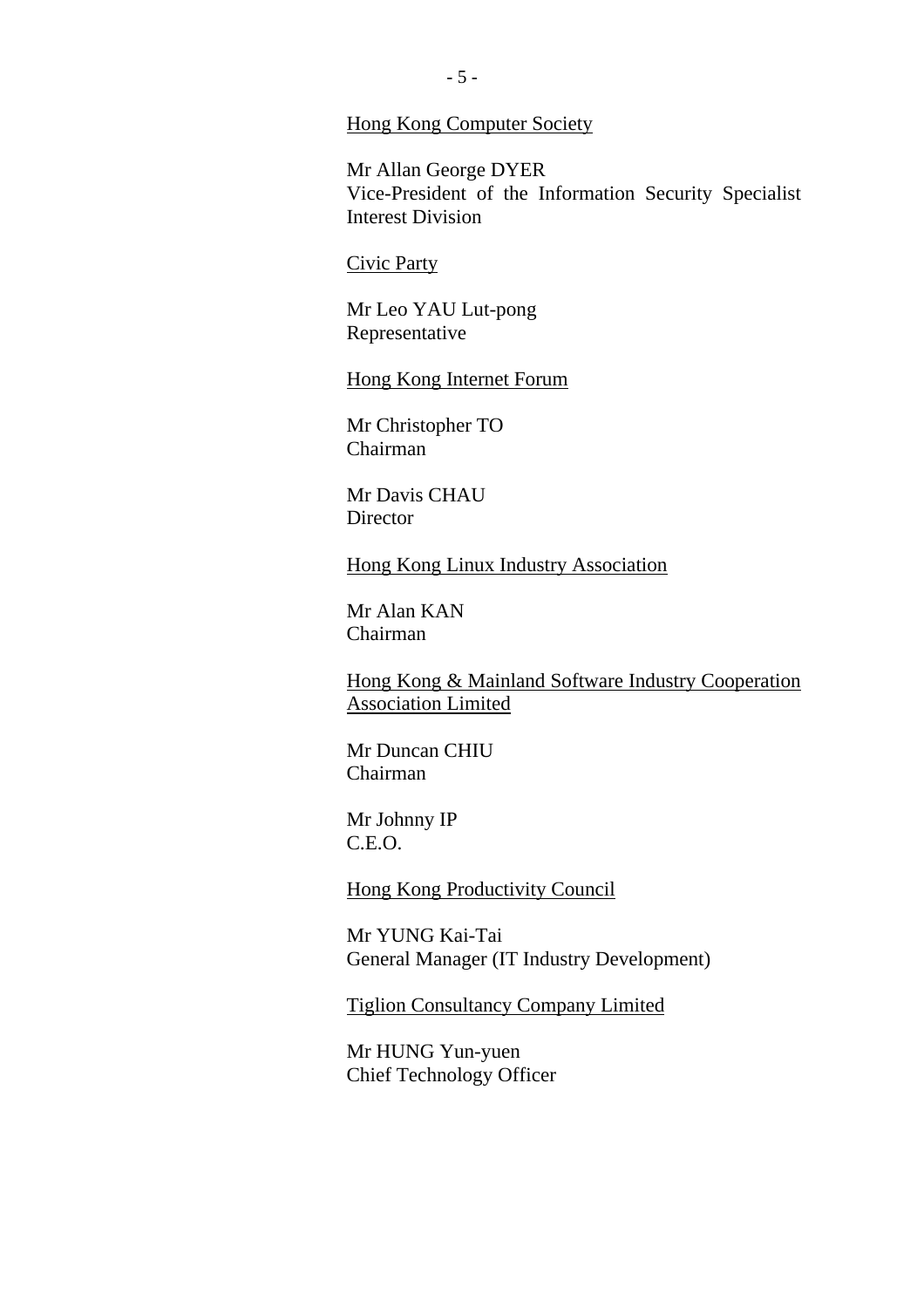|                                              | Information Systems Audit and Control Association<br>(HK) Chapter |
|----------------------------------------------|-------------------------------------------------------------------|
|                                              | Mr Vincent CHAN<br>President                                      |
|                                              | Mr Simon CHAN<br>Secretary                                        |
|                                              | <b>IT Voice</b>                                                   |
|                                              | Mr Chester SOONG Tak-kar<br>Representative                        |
|                                              | <b>Hong Kong Internet Service Providers Association</b>           |
|                                              | Mr Lento YIP<br>Vice Chairman                                     |
|                                              | <b>Internet Society Hong Kong</b>                                 |
|                                              | Mr Edmon CHUNG<br>Vice Chairman                                   |
|                                              | <b>Individual</b>                                                 |
|                                              | Mr Martin OEI<br><b>IT Columnist</b>                              |
| <b>Clerk in attendance :</b>                 | Ms YUE Tin-po<br>Chief Council Secretary (1)3                     |
| <b>Staff in attendance</b><br>$\ddot{\cdot}$ | Ms Annette LAM<br>Senior Council Secretary (1)3                   |
|                                              | Mr Joey LO<br>Council Secretary (1)3                              |
|                                              | Ms May LEUNG<br>Legislative Assistant (1)6                        |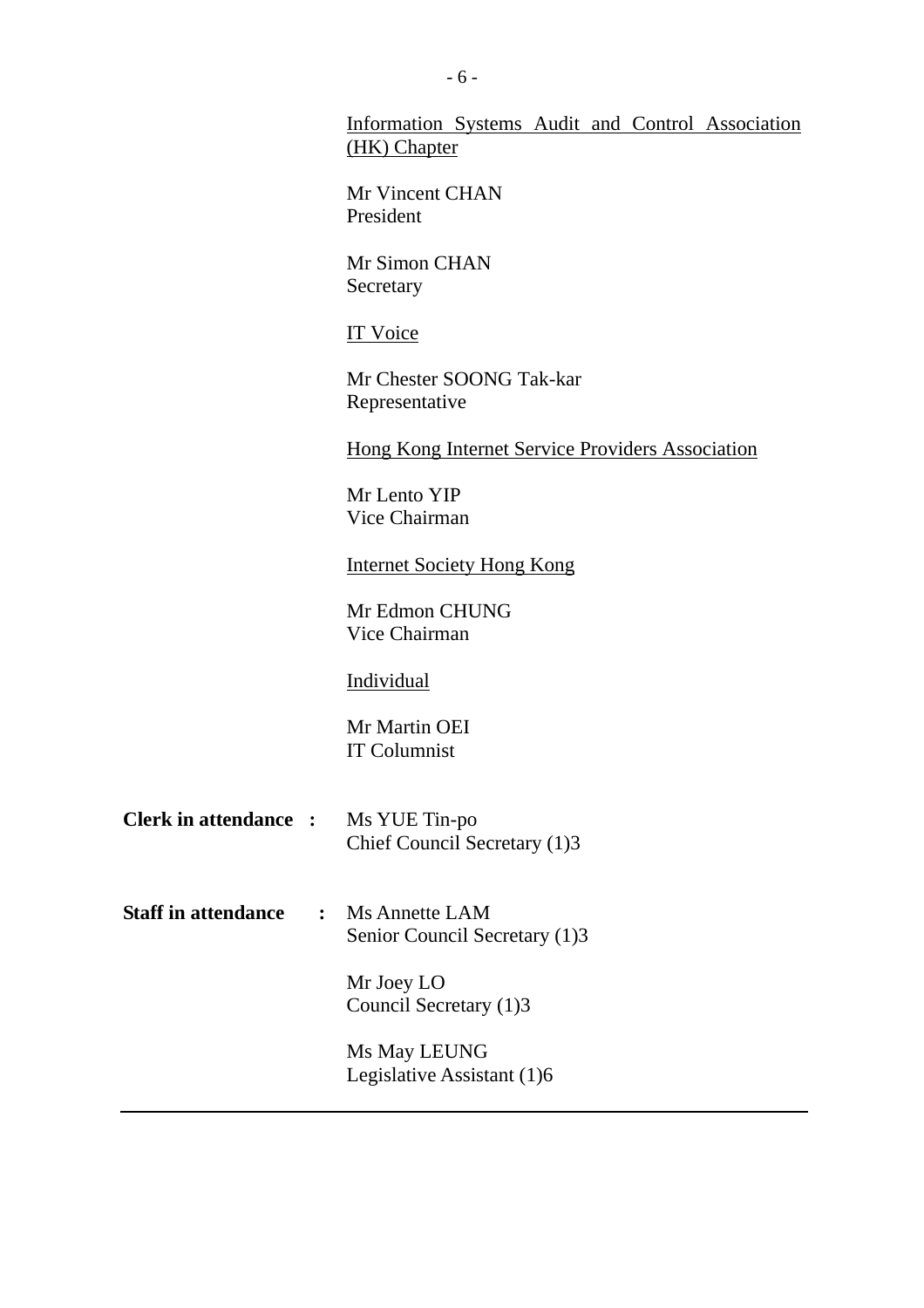#### **I. Confirmation of minutes of meeting**

 $(LC$  Paper No.  $CB(1)999/08-09$  -- Minutes of special meeting held on 11 December 2008)

 The minutes of the special meeting held on 11 December 2008 were confirmed.

### **II. Information paper issued since last meeting**   $(LC$  Paper No.  $CB(1)1142/08-09(01)$  -- Guide to Filming in Hong Kong

2009-2010

2. Members noted that the above paper had been issued for the Panel's information.

#### **III. Date of next meeting and items for discussion**

 $(LC$  Paper No.  $CB(1)1191/08-09(01)$  -- List of outstanding items for discussion

LC Paper No.  $CB(1)1191/08-09(02)$  -- List of follow-up actions)

3. Members noted that the next meeting would be held on 11 May 2009 to discuss the following items proposed by the Administration:

- (a) Digital terrestrial television update; and
- (b) Progress update on E-Government development.

*(Post-meeting note*: At the request of the Administration and with the concurrence of the Panel Chairman, an additional item "Retention of the non-civil service position of Secretary-General of the Film Development Council" was included in the agenda for the next meeting.)

#### **IV. Update on Film Development Fund**

- (LC Paper No. CB(1)1191/08-09(03) -- Administration's paper on progress report on the implementation of the Film Development Fund Scheme
- LC Paper No.  $CB(1)1191/08-09(04)$  -- Paper on the update on Film Development Fund prepared by the Legislative Council Secretariat (background brief)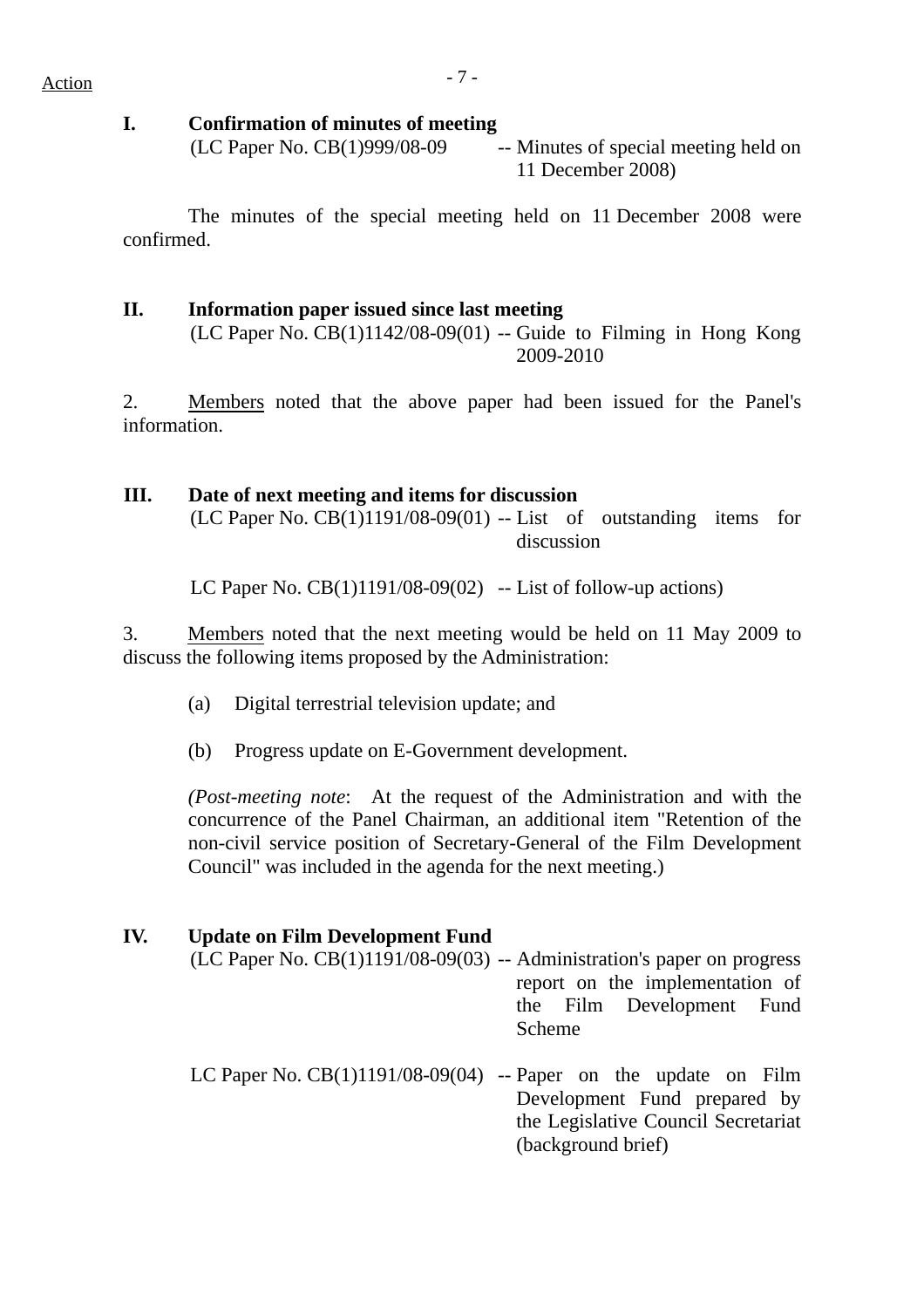| LC Paper No. $CB(1)1191/08-09(05)$ -- Hon Paul CHAN Mo-po's question |
|----------------------------------------------------------------------|
| on Film Development Fund at the                                      |
| Council meeting on 11 March                                          |
| 2009 and the Administration's                                        |
| reply)                                                               |

# Briefing by the Administration

4. At the invitation of the Chairman, the Under Secretary for Commerce and Economic Development (USCED) updated members on the progress of the implementation of the Film Development Fund (FDF) Scheme following the Finance Committee (FC)'s injection of \$300 million on 6 July 2007 to provide financial support for the production of small-to-medium budget films, and to finance projects that would benefit the long-term development of the film industry. Members noted that from October 2007 when the FDF started to receive funding applications for film productions till 29 March 2009, a total of 18 applications had been received. Of these, 11 had been approved with a combined funding of \$30.44 million. On top of this, 24 other film-related projects amounting to \$38.22 million had been approved, including mega promotional events for films, funding support for local industry players to attend overseas film festivals, and the production of an industry handbook. In response to requests from the film industry and as committed to the FC, a review of the FDF had commenced in March 2009 with a view to improving the operation of the FDF to better meet the needs of the Hong Kong film industry.

# Presentation by deputations

5. The Chairman welcomed representatives of the deputations to the meeting. He said that written submissions from deputations received before the meeting had been circulated to members and uploaded onto the Legislative Council (LegCo)'s website for public perusal. He requested the deputations to provide their written submissions, if they had not done so, or supplementary submissions, if any, to the Panel after the meeting. He also reminded the deputations that when addressing the Panel at the meeting, they were not covered by the protection and immunity under the Legislative Council (Powers and Privileges) Ordinance (Cap. 382), and their written submissions were also not covered by the said Ordinance.

# *Hong Kong Chamber of Films Ltd*

6. Representative of Hong Kong Chamber of Films Ltd, Mr John CHONG said that the distribution and promotion costs of a small-to-medium budget film usually amounted to 20 to 30% of the production budget. As such, the current funding arrangement whereby the Government contributed 30% of the production budget was insufficient. He urged the Administration to raise the level of the Government contribution to 40% of the production budget. He also criticized the cumbersome application procedures for the FDF and the Government's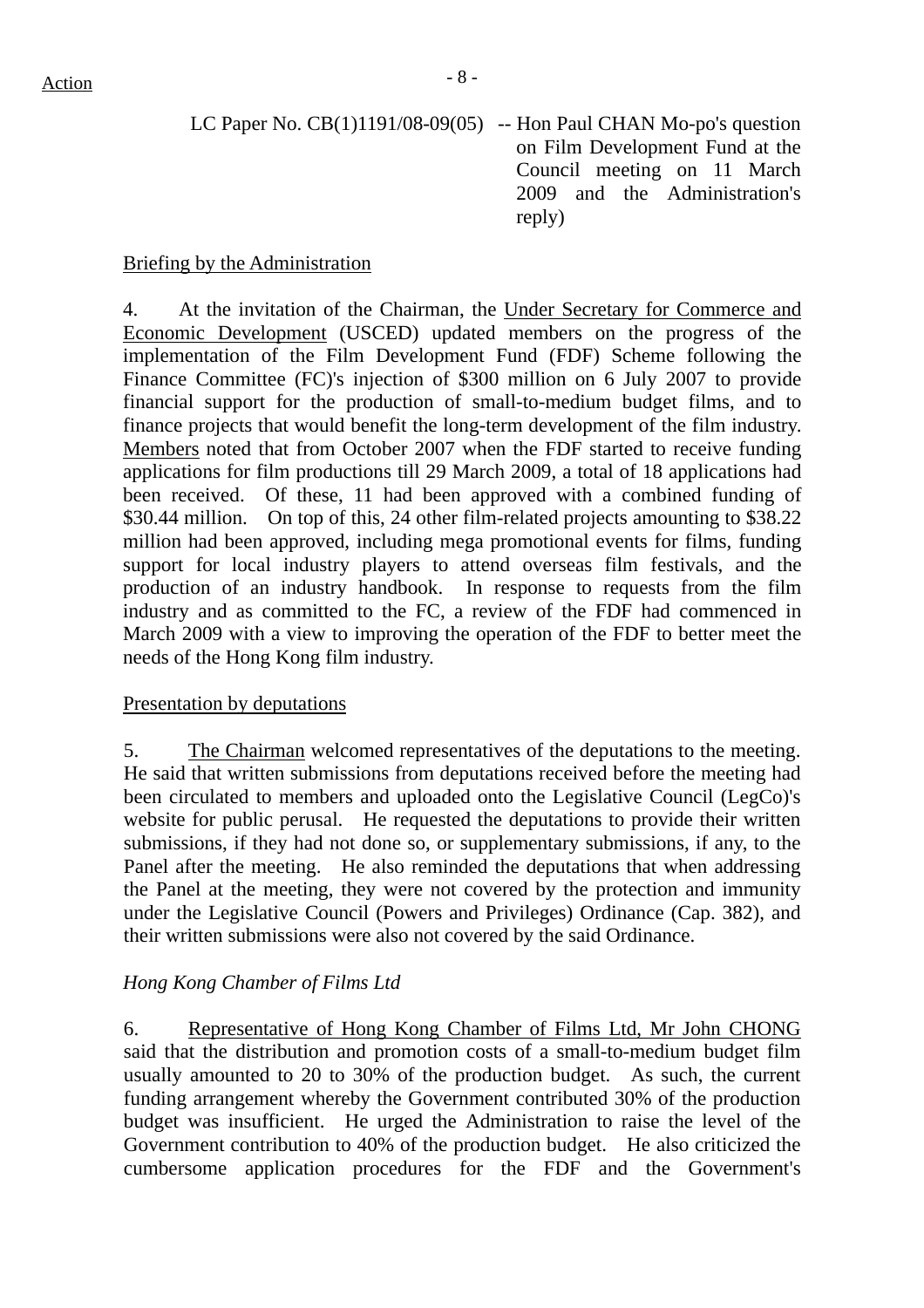over-emphasis on the business viability of the application in the vetting process at the expense of creativity. Mr CHONG opined that a good script was essential for quality film production. He suggested that, when assessing an application, instead of focusing mainly on the sales forecasts, the Panel of Examiners should put more emphasis on the quality of the script submitted.

#### *Movie Producers & Distributors Association of Hong Kong Ltd* (LC Paper No. CB(1)1224/08-09(01) -- Submission (*Chinese version only*))

7. Executive Secretary, Movie Producers & Distributors Association of Hong Kong Ltd, Mr Tony SHU Tat-ming shared the concerns of Hong Kong Chamber of Films Ltd over the cumbersome application procedures, and the limited funding support for small-to-medium budget film productions on the conditions of cost recoupment and profit sharing. He urged the Administration to increase the ceiling of the funding support to small-to-medium film producers. To shorten the assessment time of the funding applications, he suggested that the Fund Vetting Committee (FVC) should consider inviting the applicants to an interview to answer any questions that the FVC might have to raise regarding their applications.

*The Lion Rock Institute* (LC Paper No. CB(1)1224/08-09(02) -- Submission (*English version only*))

8. Research Associate, the Lion Rock Institute (LRI), Ms Nicole ALPERT said that LRI was against Government intervention in the film industry which would stifle competition and creativity as well as encourage a culture of dependency and create unnatural incentives for creative talents in Hong Kong to be trained in a field of diminishing attractiveness in the Internet age. She opined that capital should be allocated to the most productive uses and taxpayers' money should not be used to subsidize the film industry which had been in a decline for years in the new media era. She said that if taxpayers chose to support the film industry, they should do so by paying to watch the movies in the theatre or buying DVDs. She urged the Government to abolish the FDF and help the industry by alternative means, including opening up the market in other jurisdictions, easing current restrictions to release the creative people from excessive administrative work.

# *Bliss Concepts Ltd*

9. General Manager, Bliss Concepts Ltd, Mr CHOY Chung-leung said that the current ceiling of \$12 million per film production was insufficient for animated film, given the long lead time (one to two years) for production. He urged the Administration to raise the ceiling of the funding support to small-to-medium film productions, animated films in particular, to cater to the specific needs of the animated film industry. Regarding the Government's requirement for a collection agency to act on behalf of the film producers, he expressed concern over the risk of a third-party participation in the funding arrangements, and urged the Government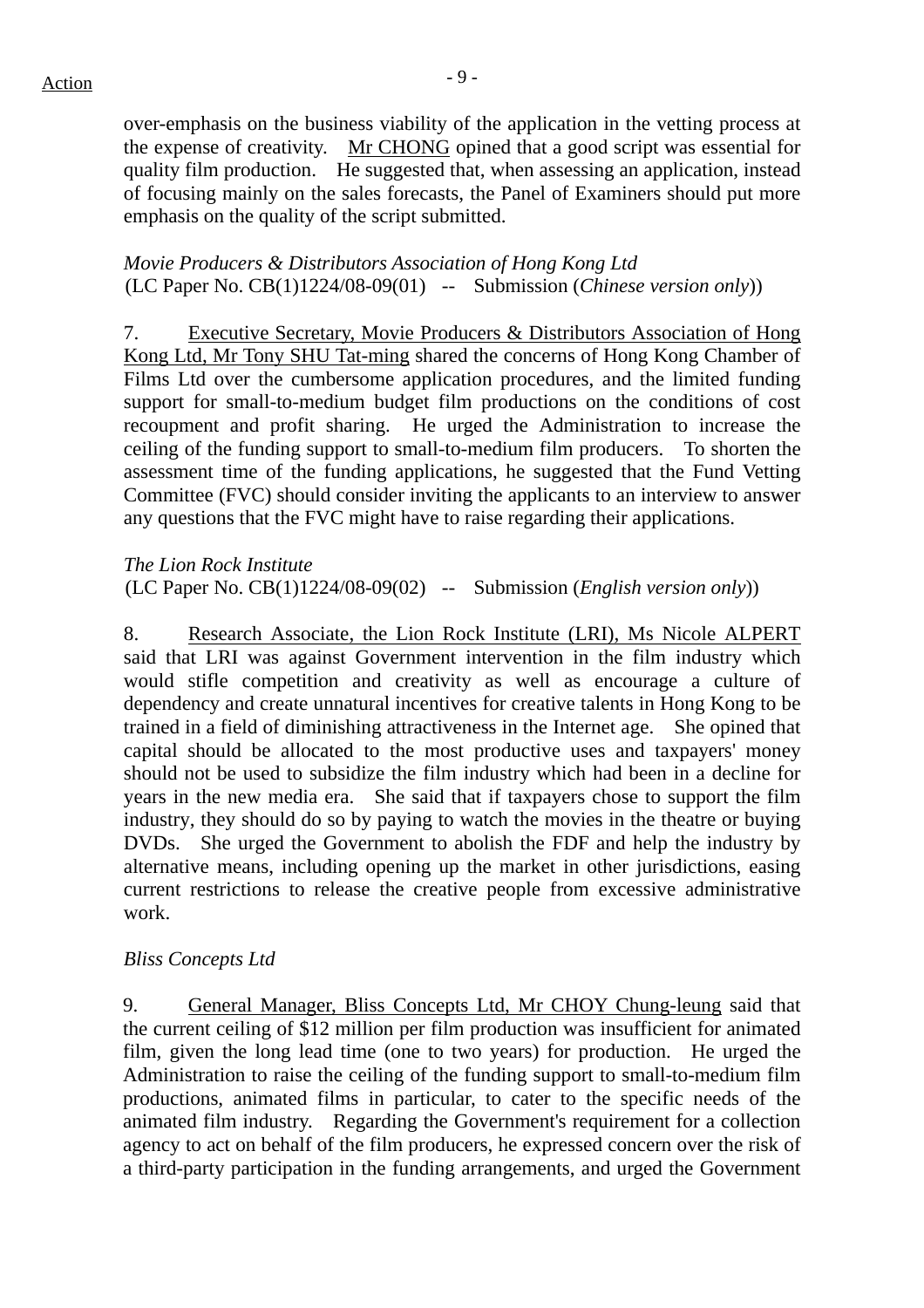to reconsider the need for such an intermediary.

*Gold Harbour International Films Ltd* (LC Paper No. CB(1)1191/08-09(06) -- Submission (*Chinese version only*))

10. Independent Producer, Gold Harbour International Films Ltd, Ms Casey CHAN suggested that instead of submitting a full script of the film for assessment, applicants should be allowed to provide an outline of the story to protect their copyrights. She suggested that both the FDF and the successful applicant should be required to contribute 5% of the production budget to cover the start-up costs including the cost for the development of the script, whilst the Government's 5% contribution would be deducted from its 30% contribution.

# *Diva Productions Ltd*

11. Film Director, Diva Productions Ltd, Ms Barbara WONG welcomed the Government's involvement in the film production process which would provide a strong boost to the investors' confidence in the film project concerned. Nevertheless, she urged the Administration to streamline the cumbersome procedures and documentation required.

# *Hong Kong Movie Production Executives Association*

12. Chairman, Hong Kong Movie Production Executives Association, Mr Sunny CHENG called on the Administration to streamline the cumbersome application procedures and simplify the documentation requirement to avoid bogging down filmmakers with excessive administrative red tapes. As film professionals might not have the expertise and necessary resources to handle the the complicated legal documents, seminars should be organized to help them understand the contracts involved. He shared other deputations' view that the \$12 million cap on Government subsidy was too low. Referring to the production costs of big budget films, he urged that the cap be raised to \$15 to 16 million per film production.

*Hong Kong, Kowloon and New Territories Motion Picture Industry Association* (LC Paper No. CB(1)1200/08-09(01) -- Submission (*Chinese version only*))

13. Vice Chairman, Hong Kong, Kowloon and New Territories Motion Picture Industry Association, Mr Peter LAM highlighted the following points:

- (a) the amount of paperwork and input that the Government required from film producers was not in proportion to the Government's contribution (30%) of the production budget;
- (b) the requirement for an intermediary collection agency would hinder the cash flow of the small-to-medium film producers;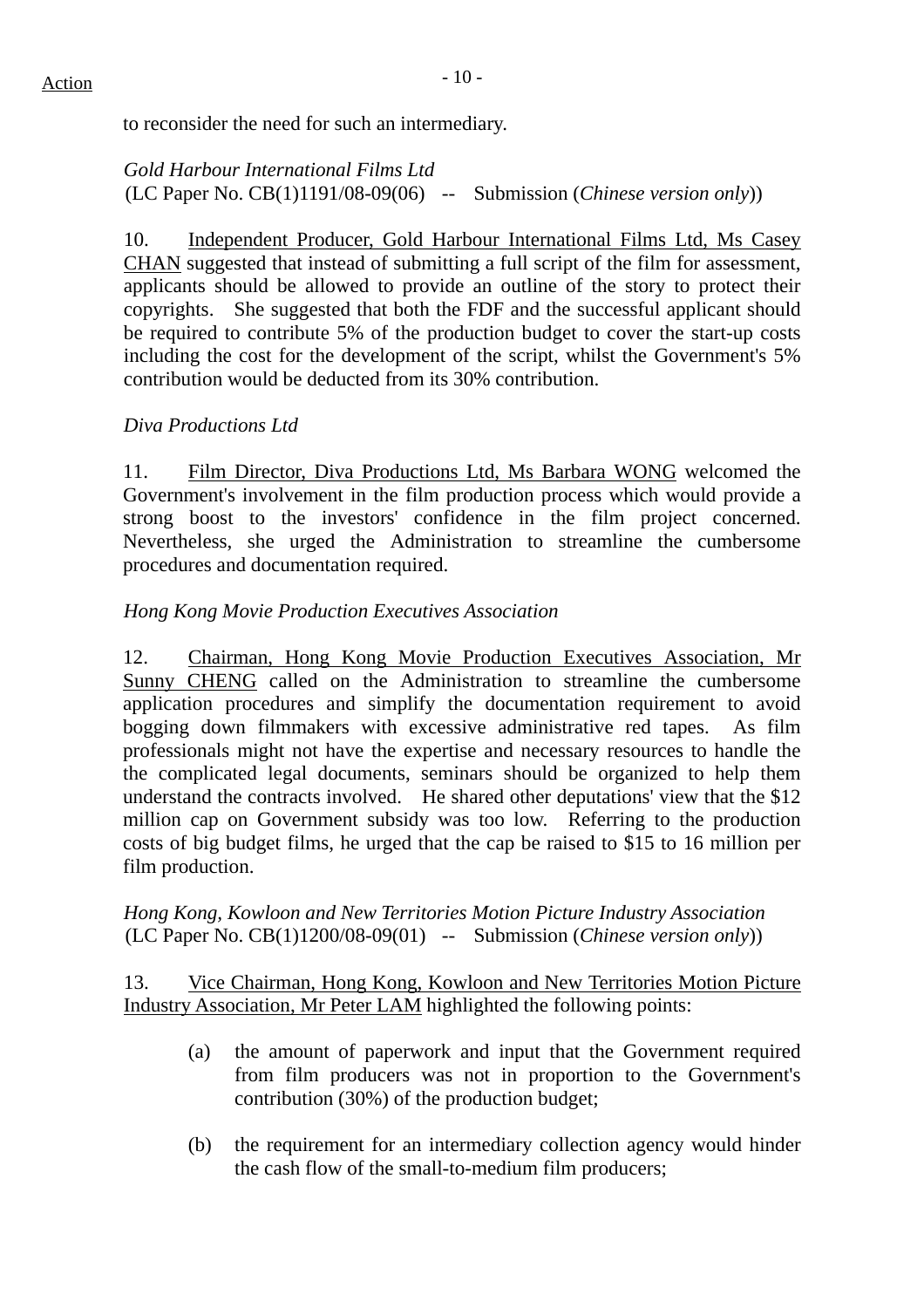- (c) in addition to the financial support for production costs, the Government should also assist in the costs of film distribution and promotion; and
- (d) instead of playing a dominant role, the Government should make reference to overseas experience, such as the Korean model, and encourage more private sector participation in the FDF.

*Association of Motion Picture Post Production Professionals (Hong Kong) Limited* (LC Paper No. CB(1)1200/08-09(02) -- Submission (*English version only*))

14. Director, Association of Motion Picture Post Production Professionals (Hong Kong) Limited, Mr FUNG Tze-cheong urged that, apart from funding support to the film production industry, the Government should also provide financial support for the local post-production industry and training for advanced studies in post-production services.

*Hong Kong Film Directors' Guild* (LC Paper No. CB(1)1200/08-09(03) -- Submission (*Chinese version only*))

15. Honorary Permanent President, Hong Kong Film Director's Guild (Guild), Mr CHEUNG Tung-joe said that the Guild objected to the eligibility critera that the producer or director of the film project in question should normally have produced or directed at least two films over the past 10 years. The requirement would prevent talented but inexperienced producers/directors, as well as experienced producers/directors who had not made any films over the past 10 years from making use of the FDF and contributing to the development of the local film industry. The Guild also suggested that, with rising production cost, the ceiling of the film production cost currently set at \$12 million per film should be increased to \$15 million. In his view, Mr CHEUNG said that the Government should clarify that the FDF was a Government investment rather than a subsidy to the film industry, and that more emphasis should be put on producing quality films that were internationally competitive, rather than on the number of films produced.

#### *Samson Pictures*

16. Director, Samson Pictures, Mr Samson CHIU remarked that the Government should focus on how best to utilize the resources to foster the overall development of the film industry and to strengthen effort to help bring the local film industry to the international arena.

*Federation of Hong Kong Filmmakers* (LC Paper No. CB(1)1255/08-09(01) -- Submission (*Chinese version only*)) *(tabled at the meeting and subsequently issued via email on 8 April 2009)*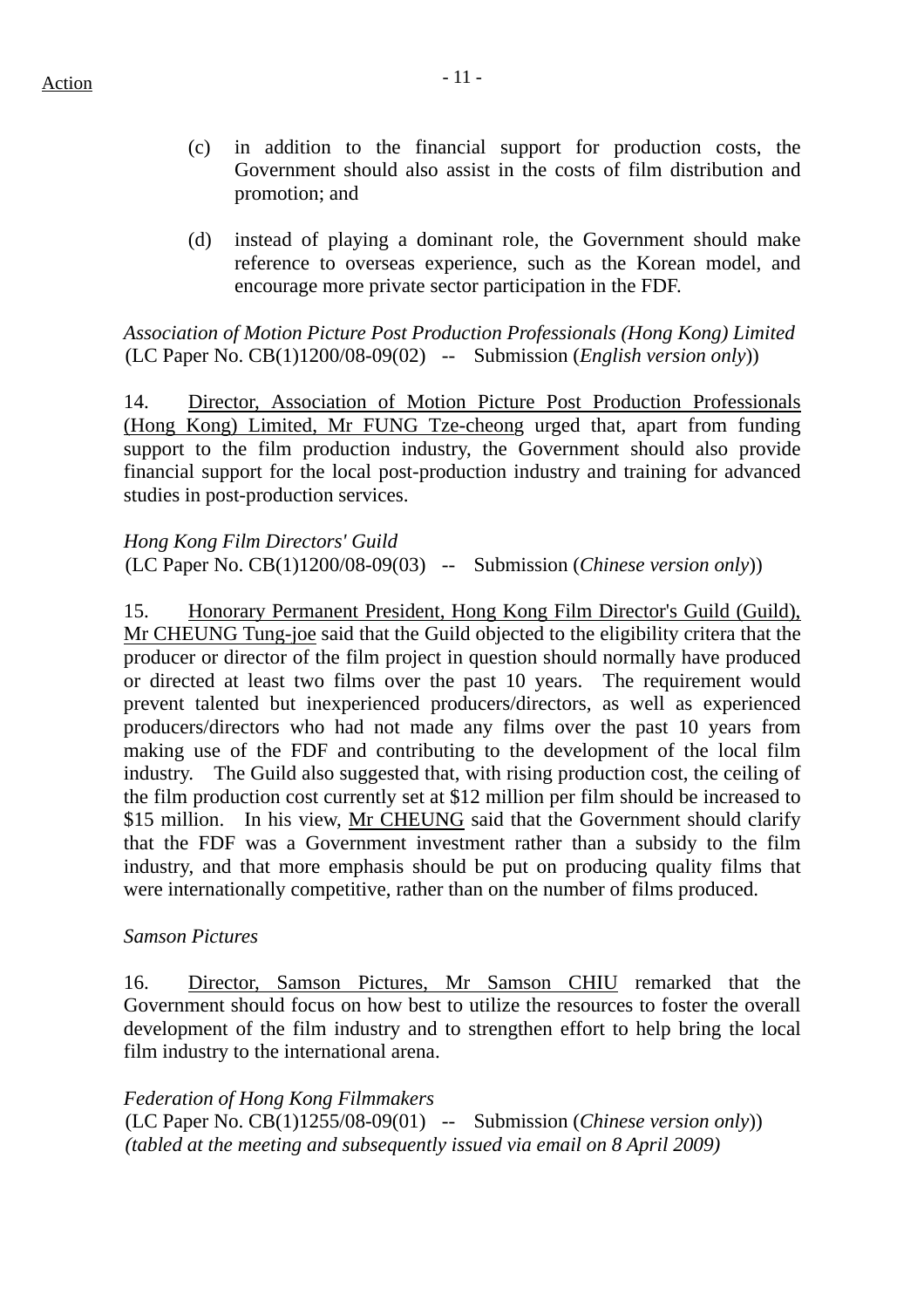17. Administration Manager, Federation of Hong Kong Filmmakers, Ms Licko CHAN expressed similar concerns about the low level of Government contribution, the cumbersome application and assessment procedures, as well as the undue emphasis on the profitability of the film project to the detriment of creativity. To make the FDF attractive to the film industry, she suggested that the Government should raise the ceiling of the film production cost to \$15 million and the proportion of its contribution to 50% of the production budget, and change the form of its contribution from direct investment to a low-interest loan.

# *Mr Gordon CHAN Ka-seung*

18. Director, Mr Gordon CHAN Ka-seung opined that the effectiveness of the FDF had yet to be known. Given that 11 applications had been approved out of an annual average of 50 local films released, the industry's response to the FDF financing scheme was considered satisfactory. He urged the Government to consider providing funding support for film distribution and promotion of quality films. He opined that the film industry should eventually become self-reliant and the Government contribution should be in the form of an investment rather than a long-term subsidy.

### Discussion

# *Operation of the Film Development Fund*

19. Referring to some deputations' criticism against the FDF's rigid eligibility criteria and cumbersome application and vetting procedures, Mr CHAN Kam-lam invited deputations to give specific suggestions on how to streamline the procedures and improve the operation of the FDF. In response, Mr CHEUNG Tung-joe cited as an example the requirement that the film production company applying for the FDF or the producer or director of the film project in question should have normally produced at least two films in the past 10 years for commercial theatrical release in Hong Kong. As the Government contributed only 30% of the production costs while the film production company had to shoulder the remaining risk, Mr CHEUNG considered such a requirement unreasonable and called on the Administration to relax it. Agreeing with Mr CHEUNG that the requirement was an unreasonable barrier for talented but inexperienced producers/directors, as well as experienced producers/directors who had not made any films over the past 10 years, Ms Cyd HO said that the Administration should relax the requirement as soon as possible.

20. While appreciating the civil service mind-set of rule compliance, Mrs Regina IP and Ms Cyd HO urged the Administration to streamline the cumbersome application procedures and expedite the processing of the applications. Ms Cyd HO supported some deputations' call to cut down on the amount of paper work and shorten the processing time by directly engaging the applicants in an interview/group discussion to answer any questions that the FVC and the Panel of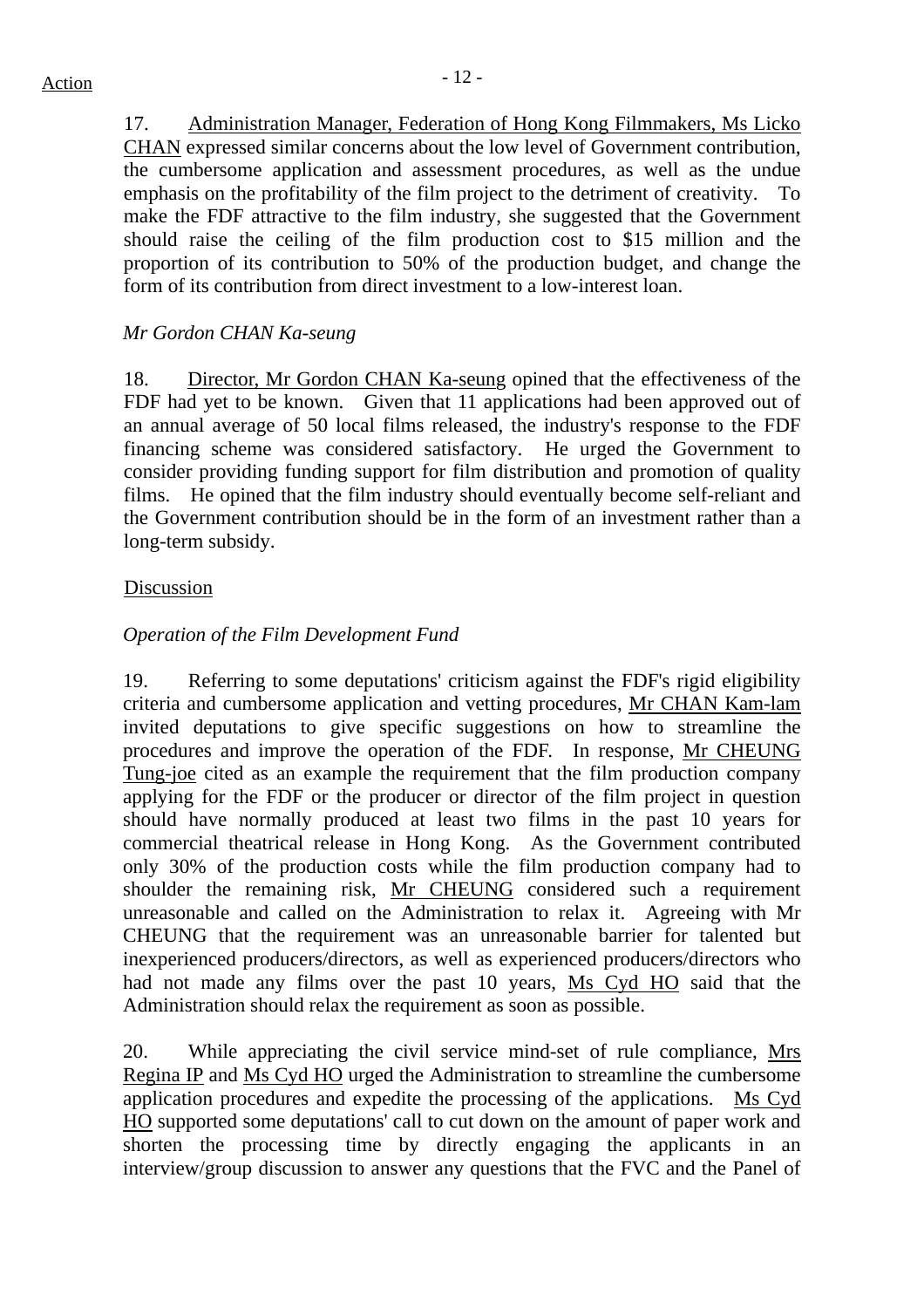Examiners would want to raise regarding the applications. She also called on the Administration to take note of the deputations' suggestion to subsidize post-production costs, such as those for distribution and marketing, as part of the production budget.

21. Mr Ronny TONG expressed disappointment that the Administration had not done much to streamline the cumbersome procedures and simplify the complicated Production Finance Agreement in response to the industry's requests. He said that the Administration's undue emphasis on the commercial consideration of whether the film production would be profitable had created many unnecessary red tapes for the FDF. Instead of focusing on cost recoupment and profit sharing from the perspective of the FDF's contribution as a Government investment, he urged the Administration to seriously consider the suggestion made by the Federation of Hong Kong Filmmakers to remove the cumbersome procedures and change the nature of Government's involvement from direct investment to a low-interest loan.

22. In response, the USCED said that the "two films in 10 years" requirement was reasonable when measured against the total release of more than 1 000 local films in Hong Kong over the past 10 years. He highlighted the parameters approved by the FC in July 2007 in accordance with which, the Film Development Council (FDC) secretariat had, in consultation with the industry, drawn up detailed terms and conditions, and related contractual arrangements for execution of the contract documentation. The contractual arrangements sought to strike a balance between the protection of public money and allowing an appropriate degree of flexibility for the industry to produce films in line with market practices. Provisions were introduced to encourage small-to-medium budget filmmakers to adopt better management and accounting measures in line with the international best practices, which in turn would enhance the industry's chances of securing commercial financing in the long run. He assured members that the FDC would take into account the views expressed by Panel members and the film industry when reviewing the operation of the FDF. The review would cover areas including the user-friendliness of the applications forms, terms and conditions of Government's funding for film productions, and the effectiveness of the FDF in promoting the long-term and sustainable development of the industry. Consultation sessions would be conducted to seek the views of the stakeholders including the Panel of Examiners, the applicants and various film associations and trade organizations. The Administration would continue to monitor the implementation of the FDF and maintain close liaison with the industry to fine-tune the operation. In this connection, Ms Cyd HO invited the deputations to propose quantifiable indicators for assessing the effectiveness of the FDF. She opined that it was important that the film industry would become self reliant in a free and open market without having to rely on Government resources and support.

23. On the processing of applications, the Commissioner for Television and Entertainment Licensing (CTEL) said that every effort had been made to process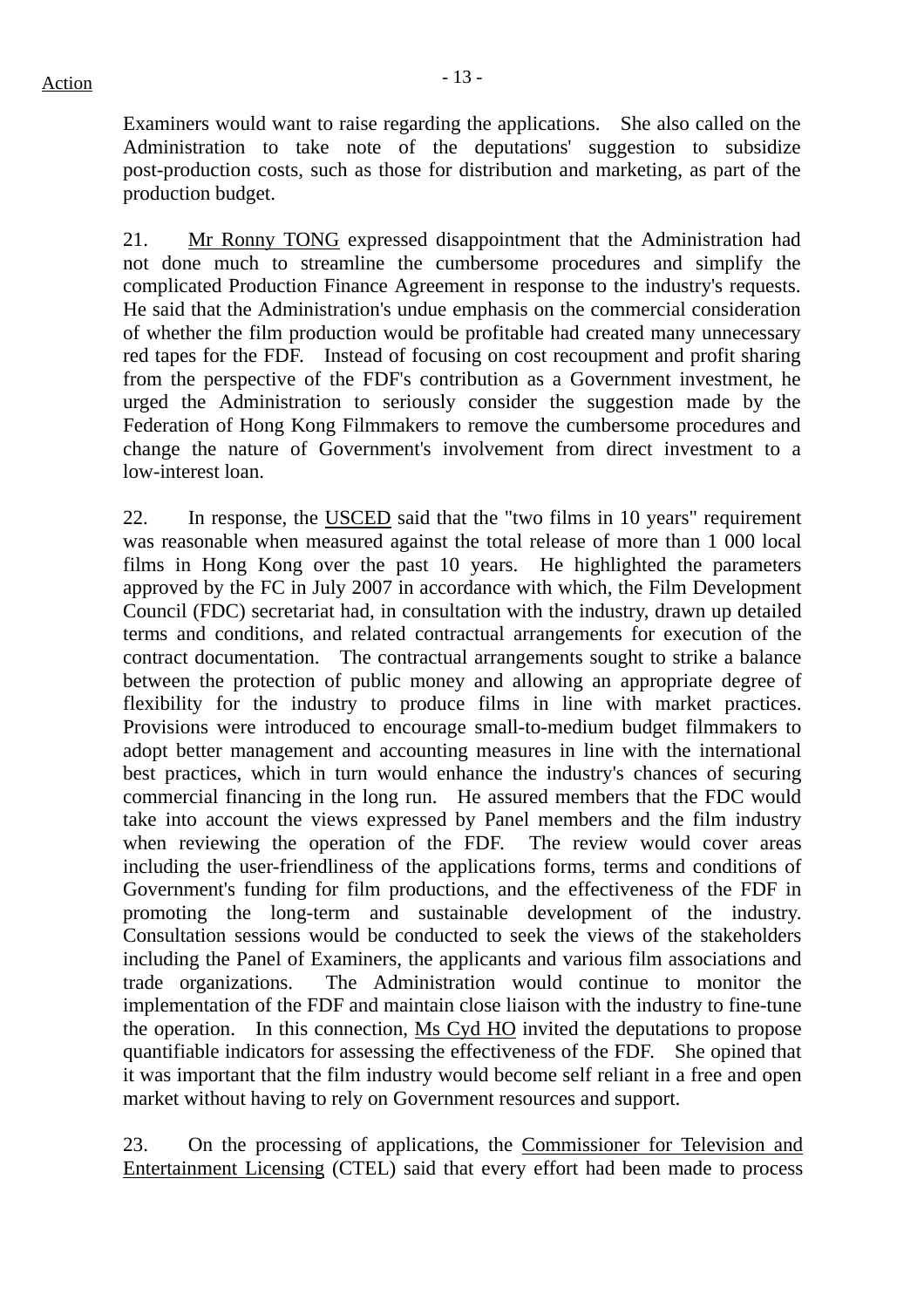the applications as soon as practicable. The FDC had pledged that the processing of a duly submitted funding application would be completed within one month from the date of receipt. With the support of the Panel of Examiners, this timeframe had been achieved during the past 12 months. To provide flexibility and to tie in with the pace of film production in Hong Kong, successful applicants could start filming as soon as they had been notified of the FDC's determination.

24. On the suggestion of a loan scheme for the film industry, the Principal Assistant Secretary for Commerce and Economic Development (Communications and Technology)A (PAS(CT)A) advised that a Film Guarantee Fund (FGF) was currently in place to facilitate the film industry in obtaining loans from lending institutions to finance film productions through the provision of a 50% guarantee for a maximum loan amount of \$5.25 million per film. However, in view of the prevailing economic climate and the relatively high risk involved, the lending institutions remained cautious in granting loans for filmmaking, and the utilization of the FGF had been low.

25. Citing the experience of some film professionals, Mr Tony SHU Tat-ming said that despite the availability of the FGF guarantee, it was still difficult for filmmakers to obtain loans from the lending institutions. Assets were often required for loan security. To effectively facilitate the film industry's access to film financing, Ms Licko CHAN suggested that the Government should consider providing low-interest loans direct to eligible film production companies and producers instead of acting as a guarantor.

26. Mr Paul TSE agreed with Ms Nicole ALPERT of the LRI that under normal circumstances, public money should not be used for film investment. He however opined that the film industry, being the flagship of the creative industries in Hong Kong, would contribute significantly to the development of service industries as well as tourism, and help enhance the international and cultural image of Hong Kong. As such, he supported the Government initiative to help revitalize the film industry and nurture film professionals at this critical period when the movie industry was facing a difficult time. Mr TSE said that the deputations had raised a number of issues that ought to be looked at carefully during the review. These included whether the Government's contribution should be in the form of a commercial investment or a loan, whether the costs of film distribution and marketing should be regarded as part of the production cost and be subsidized, and whether the FDF should place more emphasis on the nurturing of a new generation of directors, the training of new entrants and the overall development of the film industry. On the form of Government contribution, he suggested the option of a convertible bond whereby the Government funding would initially be a loan but with the option for the Government to change it into an investment. Instead of pure commercial consideration on business viability of the film productions, he said that funding support should be provided to productions with a good script and film projects that would help promote the Hong Kong culture. Noting that a major portion of the production costs usually went to the movie stars, Mr TSE suggested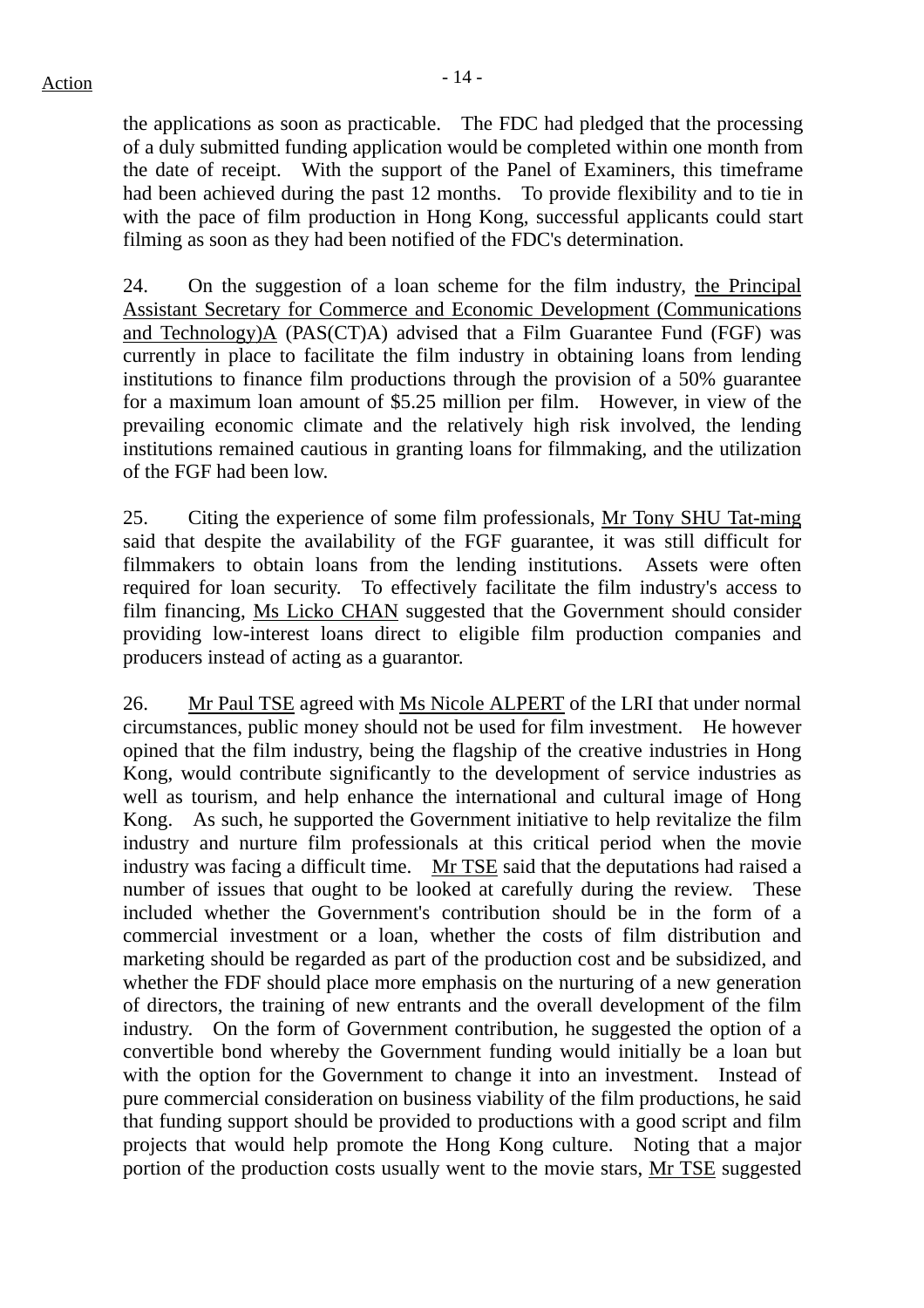that a requirement should be set for script writing and back-stage work to have a greater share of the production outlay.

27. Mr WONG Yuk-man opined that the cumbersome procedures and unnecessary red tapes imposed by the Administration on the FDF were a waste of public money as well as a waste of the time and resources of film workers. The undue emphasis on commercial viability and profit sharing at the expense of creativity had thwarted the development of local film talents. He remarked that it was highly unlikely that the Government would provide direct loan to the film industry, and urged the Administration to take immediate action to simplify FDF procedures and to provide greater flexibility and a favourable environment conducive to the long-term and healthy development of the Hong Kong film industry.

28. Ms Emily LAU supported deputations' call of increasing the ceiling of the film production cost to \$15 million per film. On the Production Finance Agreement, she noted that the FDC had developed a set of template legal documents and was preparing a Chinese version of the template for easy reference by the industry. Ms LAU invited deputations to provide feedback to the Government on whether the template had helped them save time and cost in preparing the necessary legal documents.

# *Training of film professionals*

29. Mrs Regina IP invited deputations' views on whether Hong Kong should have its own film college or collaborate with relevant institutions in the Mainland to step up training for local film professionals in various aspects of film production and distribution. Mr Tony SHU Tat-ming said that the FDC had discussed the matter with the film industry for a long time and there was a pressing need for the setting up of a film college to nurture local film professionals. While the Administration was inclined to build on the relevant programmes currently offered by the tertiary institutions in Hong Kong, Mr SHU considered it more practical for the film college to be run by movie veterans to train up a new generation of professionals in various aspects of film production and post-production work. He remarked that it would also be advisable to capitalize on the opportunities for cooperation with the relevant institutions in the Mainland.

# Conclusion

30. In concluding, the Chairman called on the Administration to take note of the views expressed by Panel members and the deputations to streamline the application and vetting procedures, and to further improve the operation of the FDF to meet the needs of the film industry.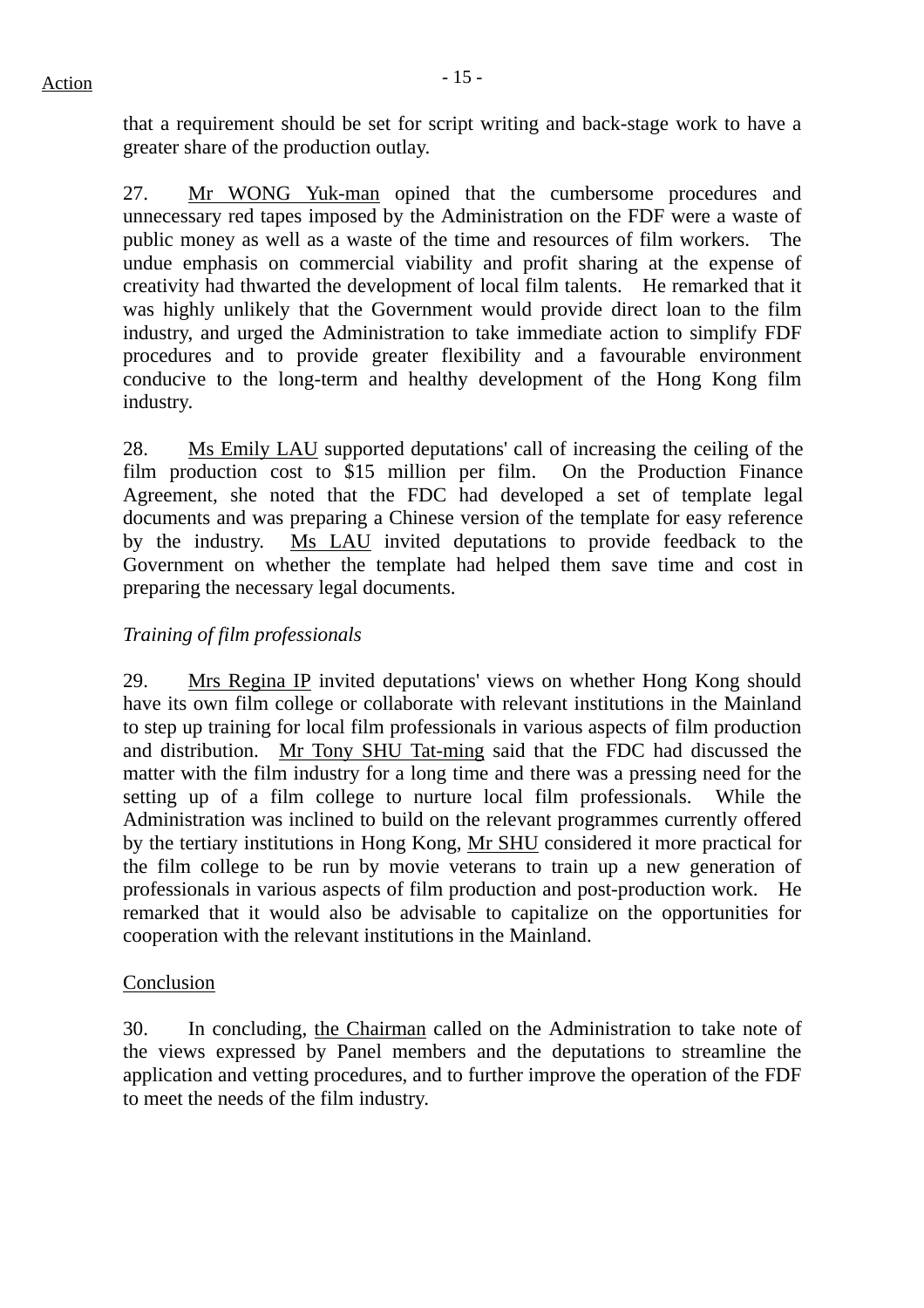# $Action$

| Review on administration of Internet domain names in Hong Kong                                                                                                                           |                                                                                                                   |
|------------------------------------------------------------------------------------------------------------------------------------------------------------------------------------------|-------------------------------------------------------------------------------------------------------------------|
| (LC Paper No. CB(1)1191/08-09(07) -- Administration's paper on progress                                                                                                                  | update of the review of the<br>administration of Internet domain<br>names in Hong Kong                            |
| LC Paper No. $CB(1)1191/08-09(08)$ -- Paper on review on administration                                                                                                                  | of Internet domain names in Hong<br>Kong prepared by the Legislative<br>Council Secretariat (background<br>brief) |
| Submission from deputation not attending the meeting                                                                                                                                     |                                                                                                                   |
| LC Paper No. $CB(1)1191/08-09(10)$ -- Submission from Hong<br>(English version only)                                                                                                     | Kong<br>Information<br>Technology<br>Joint<br>Council                                                             |
| LC Paper No. CB(1)1200/08-09(07) -- Submission from PCCW Limited<br>(English version only)                                                                                               |                                                                                                                   |
| LC Paper No. $CB(1)1200/08-09(08)$ -- Submission from Federation of<br>(English version only)                                                                                            | Hong Kong Industries                                                                                              |
| LC Paper No. $CB(1)1208/08-09(01)$ -- Submission from Hong Kong IT<br>(English version only)                                                                                             | <b>Alliance Limited</b>                                                                                           |
| LC Paper No. $CB(1)1255/08-09(04)$ -- Submission from Hong Kong<br>(English version only)<br>(tabled at the meeting and Federation<br>subsequently issued via e-mail on<br>8 April 2009) | Information<br>Technology                                                                                         |
| LC Paper No. $CB(1)1255/08-09(05)$ -- Submission from Hong<br>(English version only)<br>(tabled<br>at the meeting and<br>subsequently issued via e-mail on<br>8 April 2009)              | Kong<br>Human Rights Monitor)                                                                                     |

# Presentation by deputations

31. The Chairman welcomed representatives of the deputations to the meeting. He said that written submissions from deputations received before the meeting had been circulated to members and uploaded onto the Legislative Council (LegCo)'s website for public perusal. He requested the deputations to provide their written submissions, if they had not done so, or supplementary submissions, if any, to the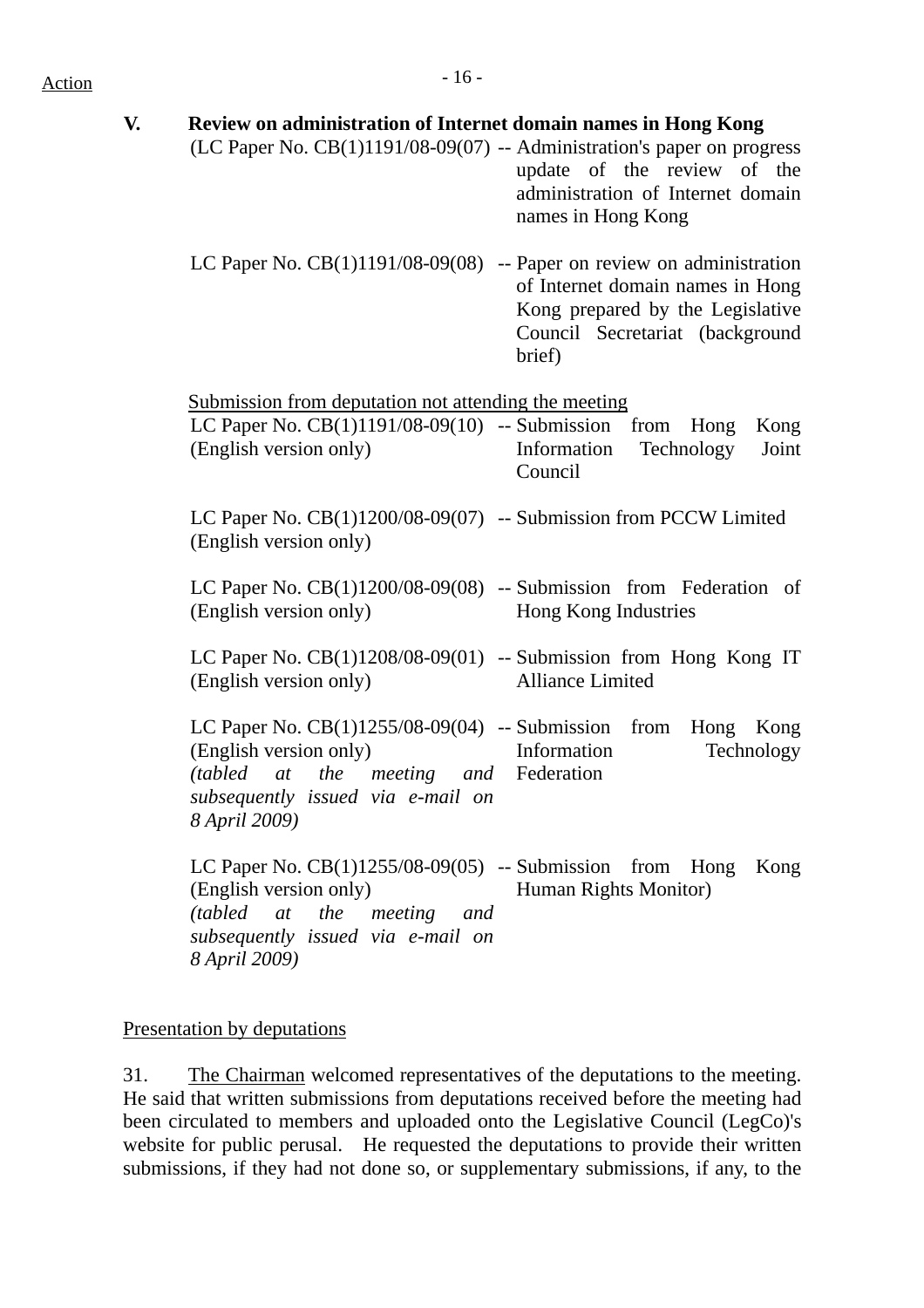Panel after the meeting. He also reminded the deputations that when addressing the Panel at the meeting, they were not covered by the protection and immunity under the Legislative Council (Powers and Privileges) Ordinance (Cap. 382), and their written submissions were also not covered by the said Ordinance.

*The Hong Kong Institution of Engineers*  (LC Paper No. CB(1)1224/08-09(03) -- Submission (*English version only*))

32. Vice President, the Hong Kong Institution of Engineers (HKIE), Ir Dr CHAN Fuk-cheung said that Internet domain naming system was a public resource and should be administered in the public interest of Hong Kong. He said that the HKIE supported the administration of the ".hk" domain names by an independent, not-for-profit organization and a smaller Board of Directors to focus on strategic and operational governance for efficient and effective management. In addition to professional corporate governance experts with strong experience in corporate management, administration of Internet domain names and/or relevant technologies, the Board should include representatives from IT professional bodies, such as the HKIE members in the Information Discipline to provide input on behalf of the profession as well as the public. HKIE also supported the establishment of a Consultative and Advisory Panel (CAP), engaging a broad spectrum of stakeholders and professionals, to advise the Board. HKIE believed that IT professionals could make unique contributions to CAP in various aspects such as information security, data protection and compliance practice.

*Internet Professional Association*  (LC Paper No. CB(1)1191/08-09(09) -- Submission (*English version only*))

33. Chief Executive, Internet Professional Association (iProA), Mr Gary CHAO called on the Government to strengthen the governance of the Hong Kong Internet Registration Corporation Limited (HKIRC), and for the Board of Directors to enhance its transparency and openness by widely engaging different stakeholders and interest groups in policy development. The iProA urged the Government to expedite the establishment of CAP, and recommended that the CAP should be independent from the Board of HKIRC and be empowered to advise HKIRC on key issues involving its governance and operation. In this way, CAP would serve a dual role of advising the Board on major issues and facilitating the Board's interaction with the stakeholders. To facilitate healthy development of the local Internet industry, Mr CHAO said that iProA supported the adoption of the registry-registrar model which it believed would facilitate open market competition and in turn provide users with more choices and better Internet services.

*Hong Kong Computer Society*  (LC Paper No. CB(1)1200/08-09(04) -- Submission (*English version only*))

34. Vice-President of Information Security Specialist Interest Division, Hong Kong Computer Society (HKCS), Mr Allan George DYER said that it was too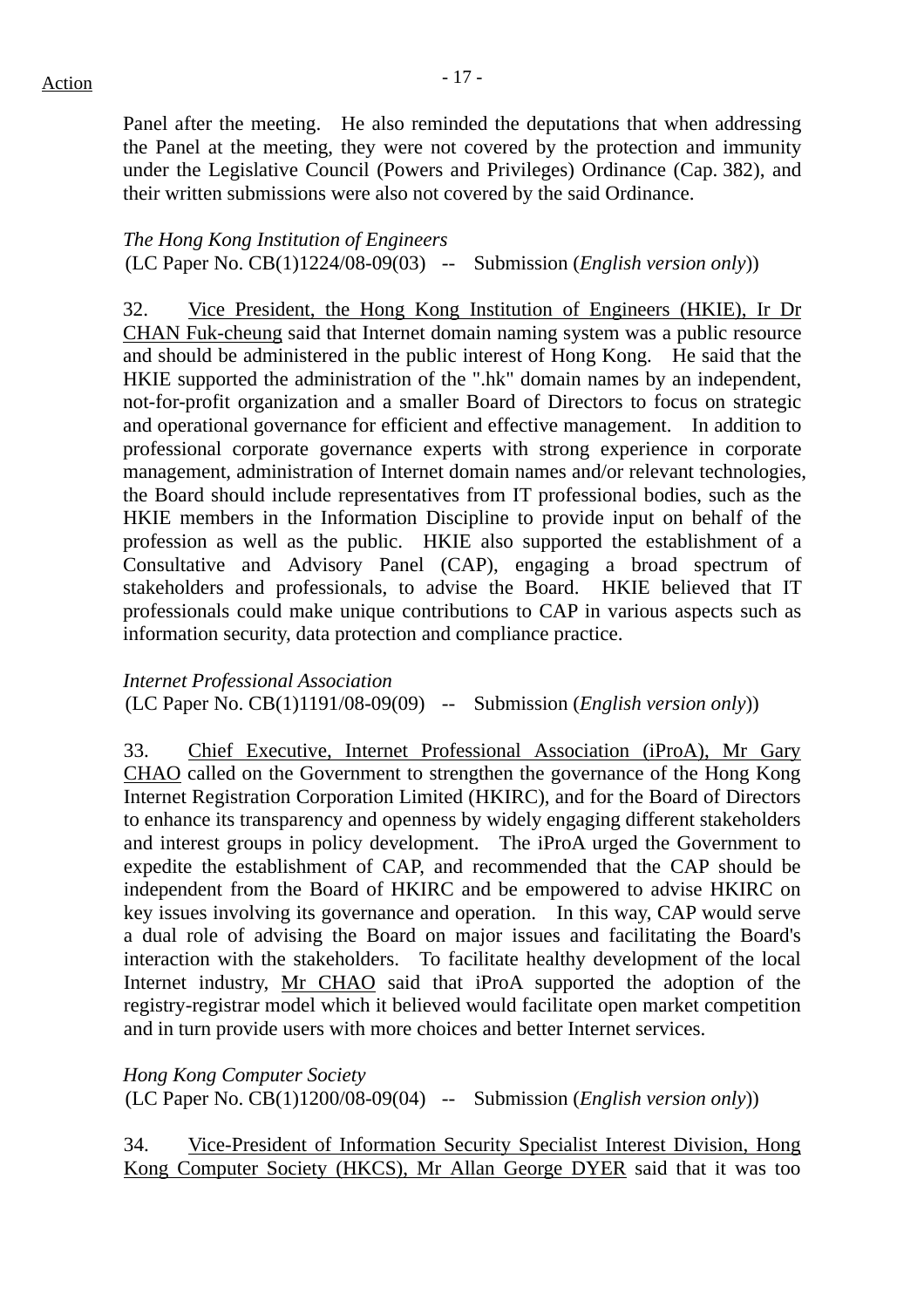early to comment on how well the new institutional arrangements would work in practice. The HKCS was of the view that the new Memorandum of Understanding (MOU) for the Management and Administration of Internet Domain Names in Hong Kong should provide for a high degree of transparency, and domain name administration should be managed in the best interests of Hong Kong in support of Hong Kong's commerce and industries. To enhance people's trust and confidence, ".hk" domains should be subjected to Hong Kong Laws (IT and communications related ordinances). The Hong Kong Domain Name Registration Company (HKDNRC) should take effective action to shut down abused ".hk" domains in a transparent manner, so that stakeholders would be assured that there was no interference with the free flow of information. He said that the HKCS had reservation on whether the registry-registrar model would be in the best interest of Hong Kong and result in an efficient market, and urged the new HKIRC Board to take advice from CAP and engage the community in the discussion on the model.

#### *Civic Party*

(LC Paper No. CB(1)1255/08-09(02) -- Submission (*Chinese version only*)) *(tabled at the meeting and subsequently issued via email on 8 April 2009)* 

35. Mr Leo YAU Lut-pong, representative of the Civic Party (CP) advised that the CP welcomed the Administration's initiative to improve the corporate governance of HKIRC and enhance the transparency of the administration of the domain name registration system. The domain name system (including top level domains) was a public resource, and it was the Administration's responsibility to ensure that the domains were administered in the best interests of the public. In this regard, HKIRC should be made publicly accountable by improving its corporate governance and transparency. To allay public concern over the Administration's control over HKIRC and possible interference with the free flow of information, the Administration should make the process of selecting appointed directors transparent to ensure the independence of the appointed directors and refrain from interfering with the daily operation of HKIRC. The CP also urged the Administration to expedite the formation of CAP to enable the Internet profession, user groups and the public to participate in the formulation of policies and strategies for domain name administration.

*Hong Kong Internet Forum*  (LC Paper No. CB(1)1233/08-09(01) -- Submission (*English version only*))

36. Chairman, Hong Kong Internet Forum (HKIF), Mr Christopher TO advised that HKIF supported the proposed changes in principle, and highlighted the following points:

(a) the process of selecting appointed directors should be made transparent;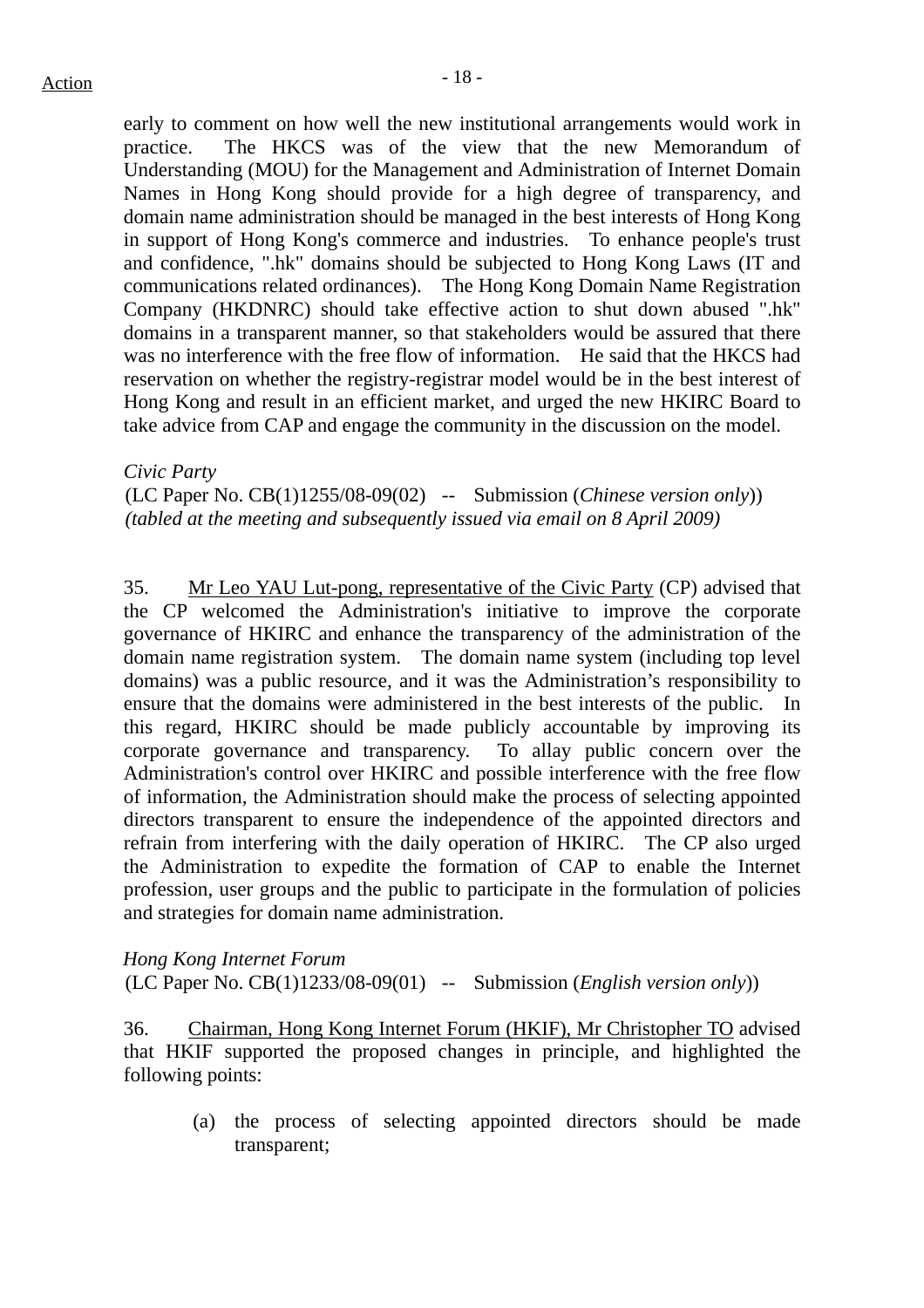- $Action$ 
	- (b) the CAP should have a more balanced composition to better represent the local community; and
	- (c) while the implementation of new institutional arrangements were important, HKIRC should not lose sight of its core activities and should address key issues such as the registry-registrar model, pricing strategy review and security issues.

# *Hong Kong Linux Industry Association*

37. Chairman, Hong Kong Linux Industry Association (HKLIA), Mr Alan KAN advised that HKLIA welcomed the changes in HKIRC's Board of Directors and the establishment of CAP. He raised the following issues:

- (a) the domain name registration fee in Hong Kong, which was three times higher than that in the United States, should be lowered to a more reasonable level;
- (b) the procedures for domain name registration in Hong Kong should be streamlined to shorten the lead time (2 to 3 days) for registration which was much longer than that in the United States (15 minutes);
- (c) the procedure for changing the Internet Protocol address of the server after domain name registration should be streamlined to shorten the lead time (2 days);
- (d) measures should be taken to stabilize HKIRC's domain name registration server system which was less stable than the less expensive Linux-based counterparts; and
- (e) HKIRC should strive to promote the international reputation of the ".hk" domain name which represented Hong Kong.

*Hong Kong & Mainland Software Industry Cooperation Association Limited*  (LC Paper No. CB(1)1200/08-09(05) -- Submission (*English version only*))

38. C.E.O., Hong Kong & Mainland Software Industry Cooperation Association Limited (HMSiCA) Mr Johnny IP made the following points:

- (a) the HKIRC should streamline its membership registration procedures and open up its membership so that all ".hk" registrants could be automatically registered as a HKIRC member;
- (b) The HKIRC should publish a concrete implementation plan on the registry-registrar model which was essential for Internet development of Hong Kong and would encourage Internet service providers in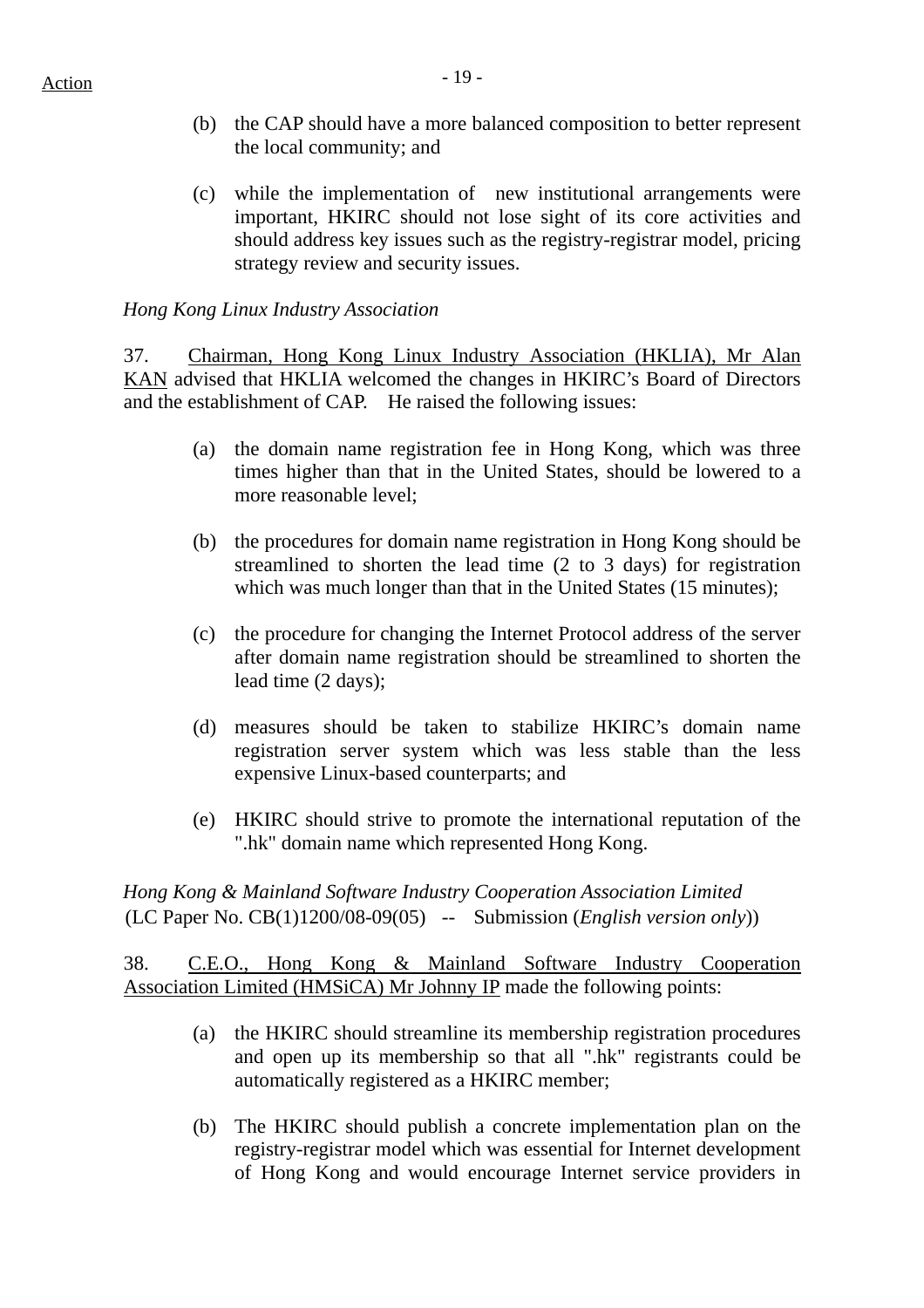Hong Kong to develop more business models;

- (c) the annual ".hk" domain name registration fees should be lowered to a level similar to ".com" in the United States;
- (d) HKIRC directors should be more prudent when acting in their capacities as HKIRC directors; and
- (e) HKIRC should take steps to enhance security in ".hk" websites such as reserving funding from the domain name registration fees to subsidize the ".hk" domain owners to perform security checking on their ".hk" websites.

*Hong Kong Productivity Council*  (LC Paper No. CB(1)1200/08-09(06) -- Submission (*English version only*))

39. General Manager (IT Industry Development), Hong Kong Productivity Council (HKPC), Mr YUNG Kai-Tai remarked that the current business model of the HKIRC in taking up both the registry and the registrar roles, which might at times be conflicting, did not serve the best interest of Hong Kong. He said that the registry-registrar separation model which had been widely adopted in other parts of Asia (except Hong Kong, Macau and Malaysia) would provide a good check and balance between the roles of the policy gatekeeper and the market promoter and therefore, should be adopted.

*Tiglion Consultancy Company Limited* 

(LC Paper No. CB(1)1255/08-09(03) -- Submission (*English version only*)) *(tabled at the meeting and subsequently issued via email on 8 April 2009)* 

40. Chief Technology Officer, Tiglion Consultancy Company Limited, Mr HUNG Yun-yuen said that Article 27 of the Basic Law guaranteed the freedom of association, and objected strongly to the proposal that a domain name registrant would automatically become a member of HKIRC.

*Information Systems Audit & Control Association (HK) Chapter* 

41. President, Information Systems Audit & Control Association (HK) Chapter (ISACA), Mr Vincent CHAN said that transparency was a must for HKIRC. On the governance of HKIRC, ISACA was of the view that its Board of Directors should comprise members with a broad skill set on top of technical knowledge. On information security, ISACA suggested that with the Administration's assistance, HKIRC should establish a dedicated security management position to handle security-related issues.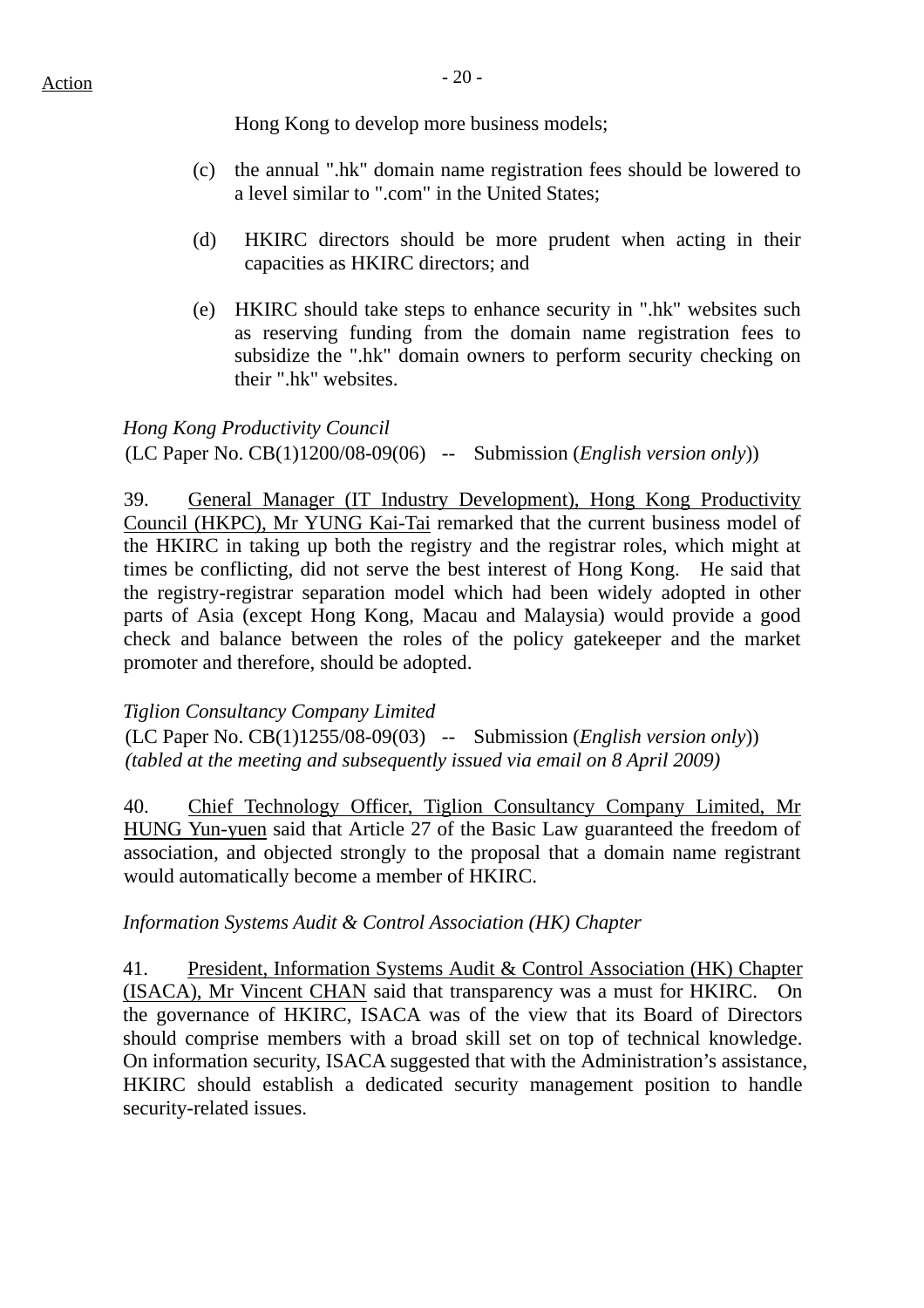# *IT Voice*  (LC Paper No. CB(1)1233/08-09(02) -- Submission (*English version only*))

42. Representative of IT Voice, Mr Chester SOONG Tak-kar said that to help enhance trasparentcy, a clear set of criteria and the processes for nomination and selection of Board Directors and members of the CAP should be drawn up and made public. Members of the CAP should have a broad set of skills with international perspectives and expertise in information security. In reviewing the MOU with the HKIRC, the Administration should provide for community input in the strategic planning of the HKIRC, set up guidelines governing the use of surplus funds and the release of financial reports to the public. He also urged the Office of the Government Chief Information Office (OGCIO) to more actively participate in the activities of the Internet Corporation for Assigned Names and Numbers (ICANN) and international conferences and forums on domain names administration and Internet governance.

# *Hong Kong Internet Service Providers Association*

(LC Paper No. CB(1)1200/08-09(09) -- Submission (*English version only*))

43. Vice Chairman, Hong Kong Internet Service Providers Association (HKISPA), Mr Lento YIP said that HKISPA was of the view that HKIRC should improve the transparency of its operation and financial position, and lower the fee for domain name registration. HKISPA advocated that service providers, users and the Government should have equal representation in the Board of Directors, and that the registry-registrar model should be adopted in Hong Kong.

*Internet Society Hong Kong*  (LC Paper No. CB(1)1233/08-09(03) -- Submission (*English version only*))

44. Vice Chairman, Internet Society Hong Kong (ISOC HK), Mr Edmon Chung expressed reservation about the lack of transparency in the appointment mechanism whereby four of the HKIRC directors and all of its CAP members would be appointed by the Government. The ISOC HK was of the view that the ".hk" domain, as a public resource, should he administered in the public interest of Hong Kong, with input from Internet users at large (not just consumers or registrants) as well as industry expertise with international experience and knowledge in domain name business and the security and stability of the Internet. To enhance transparency and public accountability, HKIRC should open up its meetings, make public its financial position and remove the confidentiality undertaking of the directors of HKIRC. Mr CHUNG also urged the Administration to actively participate in international discussions on the subject of domain names which would help deepen the Administration's knowledge in the subject matter.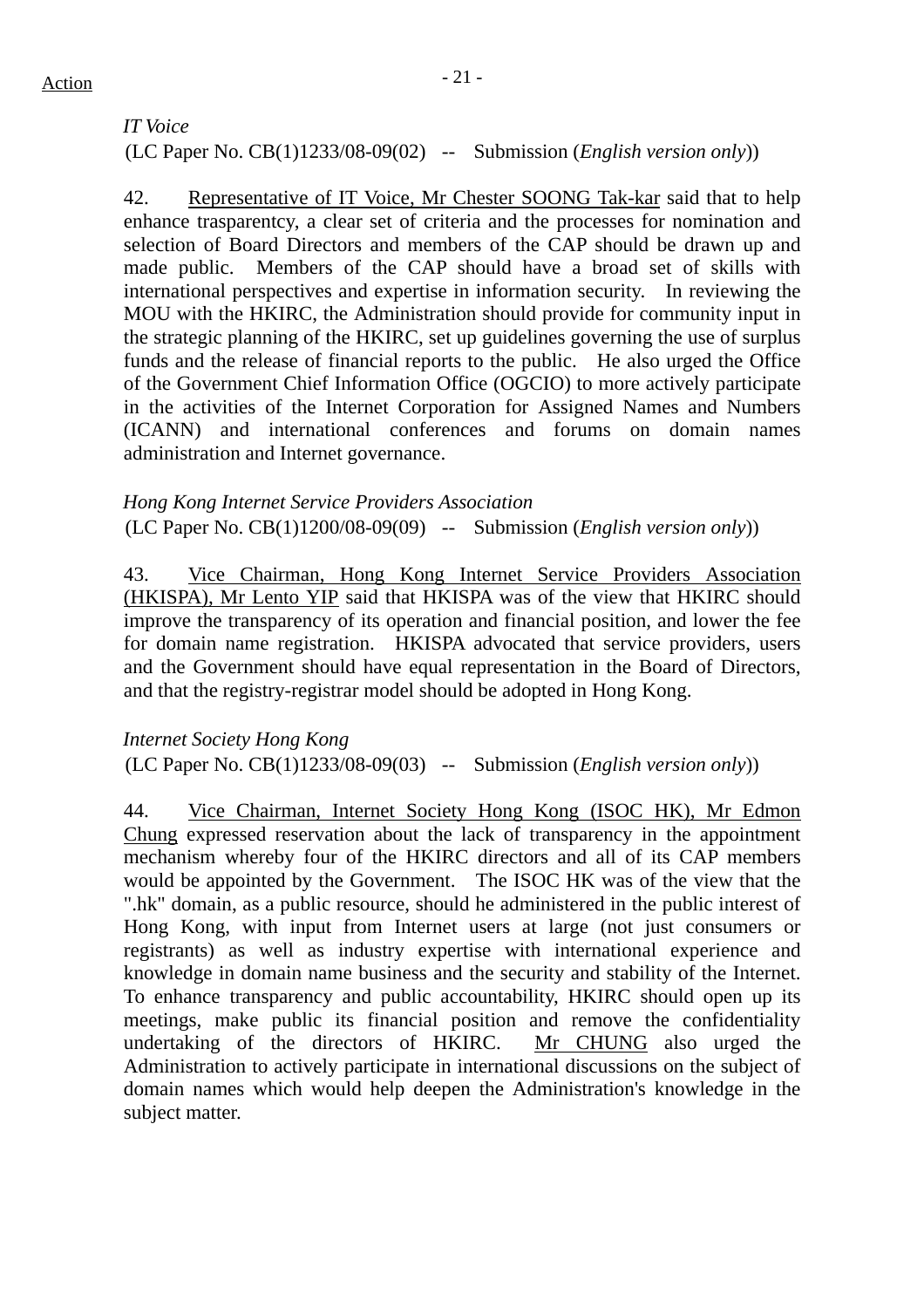# *Mr Martin OEI, IT Columnist*  (LC Paper No. CB(1)1233/08-09(04) -- Submission (*Chinese version only*))

45. Mr Martin OEI, IT Columnist said that when appointing directors to the HKIRC Board, the Government should not simply adopt the prevailing principles and mechanisms used in making appointments to other advisory and statutory bodies. He opined that persons having no or holding different political affiliation should be appointed to the Board to ensure political neutrality and public accountability of the Board of Directors. He questioned why a director appointed to the Board had resigned shortly after the appointment in December 2008. He also called for the abolition of the requirement for HKIRC directors to sign confidentiality undertakings which might have the effect of prohibiting directors from consulting the stakeholders who elected them. From the perspective of a user, Mr OEI considered the fees charged by the HKDNRC too high and the registration procedures not user-friendly.

# Discussion

# *Memorandum of Understanding*

46. Mr Ronny TONG enquired about the legal status of the MOU and expressed concern over potential problems in enforcement as the MOU was couched in terms of broad principles. In response, the USCED and the Permanent Secretary for Commerce and Economic Development (Communications and Technology) PSCED(CT) said that the text of the MOU had yet to be finalized and the draft set out at Annex D to LC Paper No. CB(1) 1191/08-09 (07) was only an outline to facilitate consultation on the key elements of the MOU. They highlighted that after consulting the Panel, the public, and the CAP, the Government and HKIRC would consider what changes were needed to the principles set out in the draft outline and prepare a final MOU. The MOU, once finalized and signed, would govern the contractual relationship between the Government and the HKIRC in the management and administration of the ".hk" domain names.

*Concerns about appointment arrangements, freedom of expression and transparency* 

47. Ms Emily LAU was disappointed that the Administration had not taken on board members' views as expressed at the Panel meetings in June 2007 and December 2008 about the appointment arrangements for the Board of Directors and the CAP, as well as the need to preserve the freedom of expression and to enhance transparency and public accountability. She called on the Administration and the HKIRC to take note of the Hong Kong Human Rights Monitor (HKHRM)'s concerns about the threat to the freedom of expression and the possible self-censorship in domain name registration, as well as various other suggestions for inclusion in the MOU as set out in its submission (LC paper No.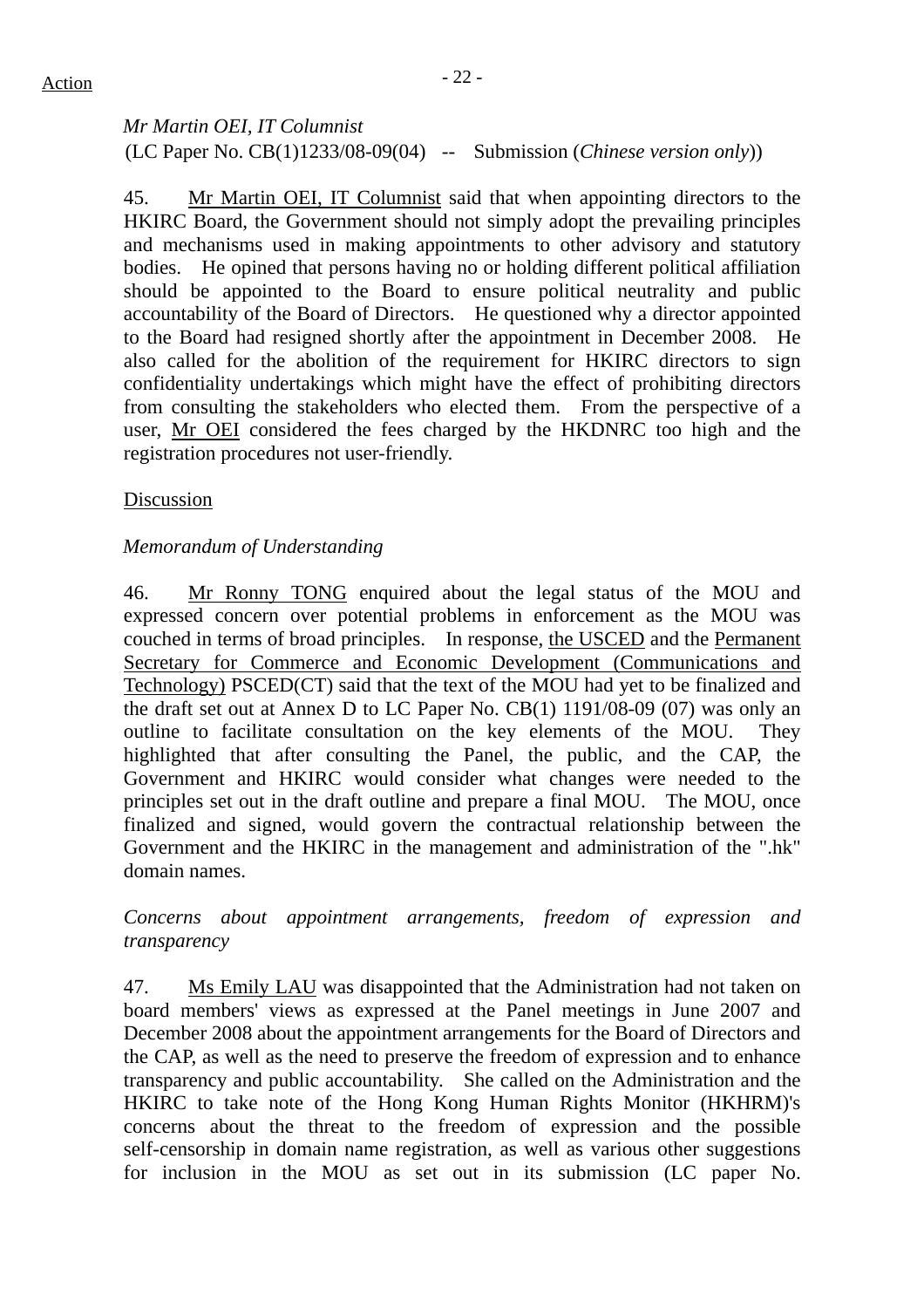CB(1)1255/08-09(05)). She invited Mr John STRICKLAND, the Chairman of the HKIRC, to respond to the views expressed by the deputations.

48. In reply, Mr STRICKLAND said that the HKIRC was a simple company entrusted with the management function to receive applications and to tie together a name and a number. Although in theory, the HKIRC had the authority to refuse a certain domain name registration, it had hardly ever done so in practice except under special circumstances when criminal activity was involved. On deputations' concern about freedom of expression, he said that HKIRC had no control over the content of the websites, and users could essentially put whatever they like in their websites. He stressed that the HKIRC was non-political and had no political agenda. He noted the diverse views expressed by the deputations on the issues raised.

49. Noting the concerns expressed by the deputations, Mr Alan LEONG raised the following questions:

- (a) how the subscription fees and annual renewal fees collected by the Hong Kong Internet Registration Corporation Limited (HKIRC) had been applied;
- (b) whether the Administration would consider allowing user organizations, industry bodies and Internet operators to nominate/elect more representatives to the Board of HKIRC and the Consultative Advisory Panel (CAP) in line with the international practice in other jurisdictions to enhance transparency and increase the industry's representation at both the Board and the CAP level,;
- (c) whether the HKIRC would consider opening up all meetings to enhance transparency and public accountability for its management function over the administration of Internet domain names which was an important and valuable public asset;
- (d) whether the HKIRC would consider scrapping the confidentiality undertaking which might prevent the directors from reporting to or consulting the organization/industry they represented;
- (e) whether the Administration would consider separating the role of the registry from the Registrar, thereby allowing a number of accredited registrars to provide registration service to enhance market competition;

At the Chairman's request, the Administration undertook to provide written information on the legal status of the MOU, and in response to the suggestions and comments made by Members and the deputations after the meeting.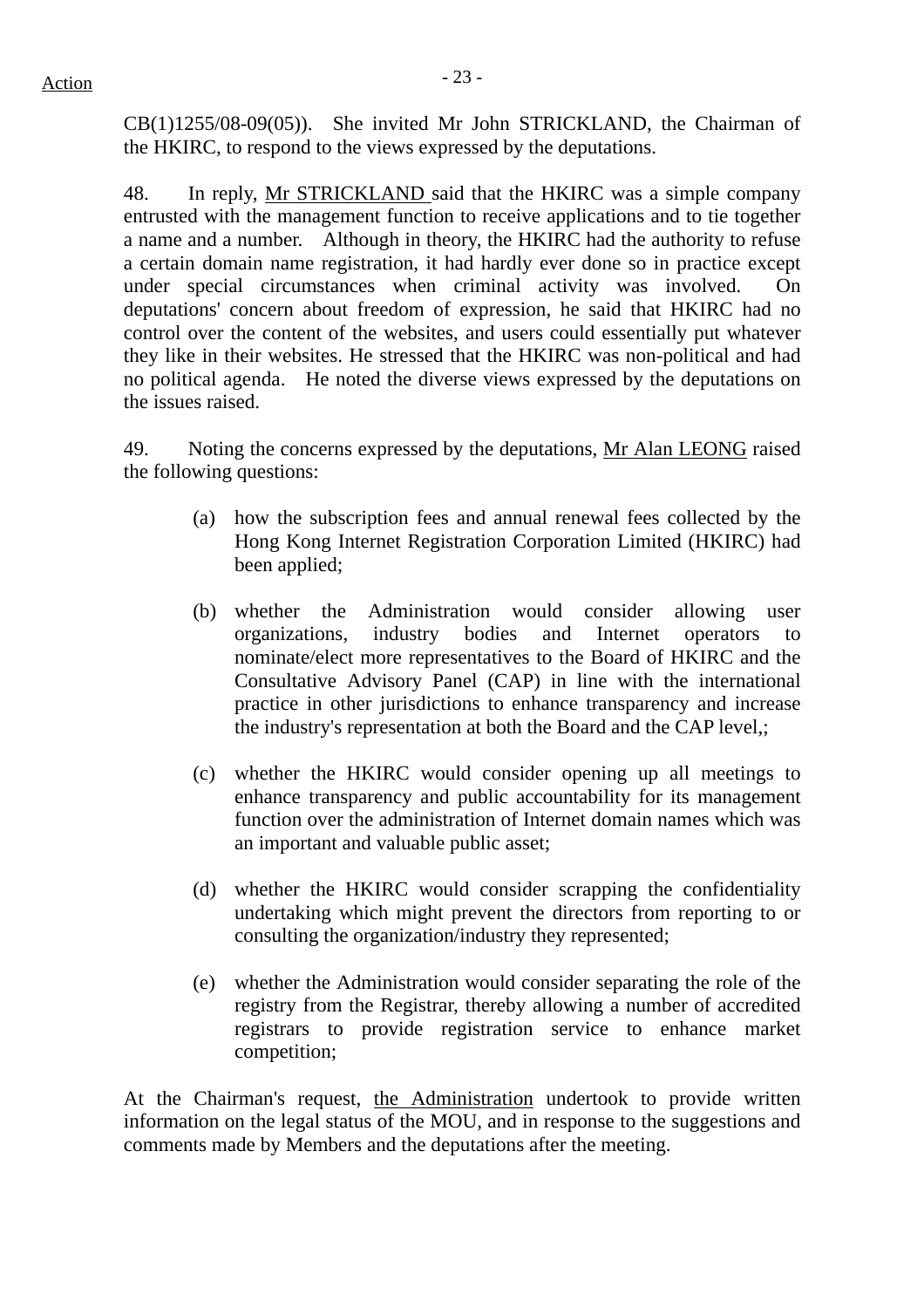(*Post-meeting note*: The information provided by the Administration had been issued to members vide LC Paper No. CB(1)1444/08-09(01) on 28 April 2009.)

50. Ms Cyd HO expressed concern about the changes in the HKIRC Board of Directors whereby the number of directors was reduced from 13 to eight, of which four (50%) were appointed by the Government. Noting that all proposals put to the Board had to be approved by at least 75% of the directors, she was concerned that the Government-appointed directors would be able to veto any proposals which were not accepted by the Administration.

51. In response, USCED explained that the Board had been given wide discretion to formulate proposals on policy issues including the composition, terms of reference, and timing of establishment of the CAP, etc. The 75% approval requirement was meant to ensure that the proposals enjoyed wide support amongst directors, and preferably received unanimous support.

# *Publication of the consultancy reports*

52. Cyd HO noted HKHRM's concern about the partial publication of the reports of the 2006 consultancy study on the institutional framework and corporate governance for the administration of Internet domain names in Hong Kong, and questioned why the Government did not publish the reports in full. The PSCED and the Acting Government Chief Information Officer advised that the published reports had been made available on the Office of the Government Chief Information Officer's website. However, with reference to the provisions of the Government's Code on Access to Information, some parts of the reports were not published as they contained commercially sensitive information and were related to legal proceedings, third party information and business affairs of the company. The HKIRC Board of Directors had been briefed on the report findings at Board meetings.

53. Mr Ronny TONG, Ms Emily LAU and Ms Cyd HO requested that a meeting be held with the Administration and the HKIRC to further discuss the issues of concerns raised at the meeting. The Chairman instructed that the meeting arrangements be discussed at the next regular meeting.

(*Post-meeting note*: At the Panel meeting held on 11 May 2009, members agreed to include the item "Review of administration of Internet domain names in Hong Kong" in the agenda of the regular meeting scheduled for 8 June 2009.)

#### **VI. Any other business**

54. There being no other business, the meeting ended at 6:50 pm.